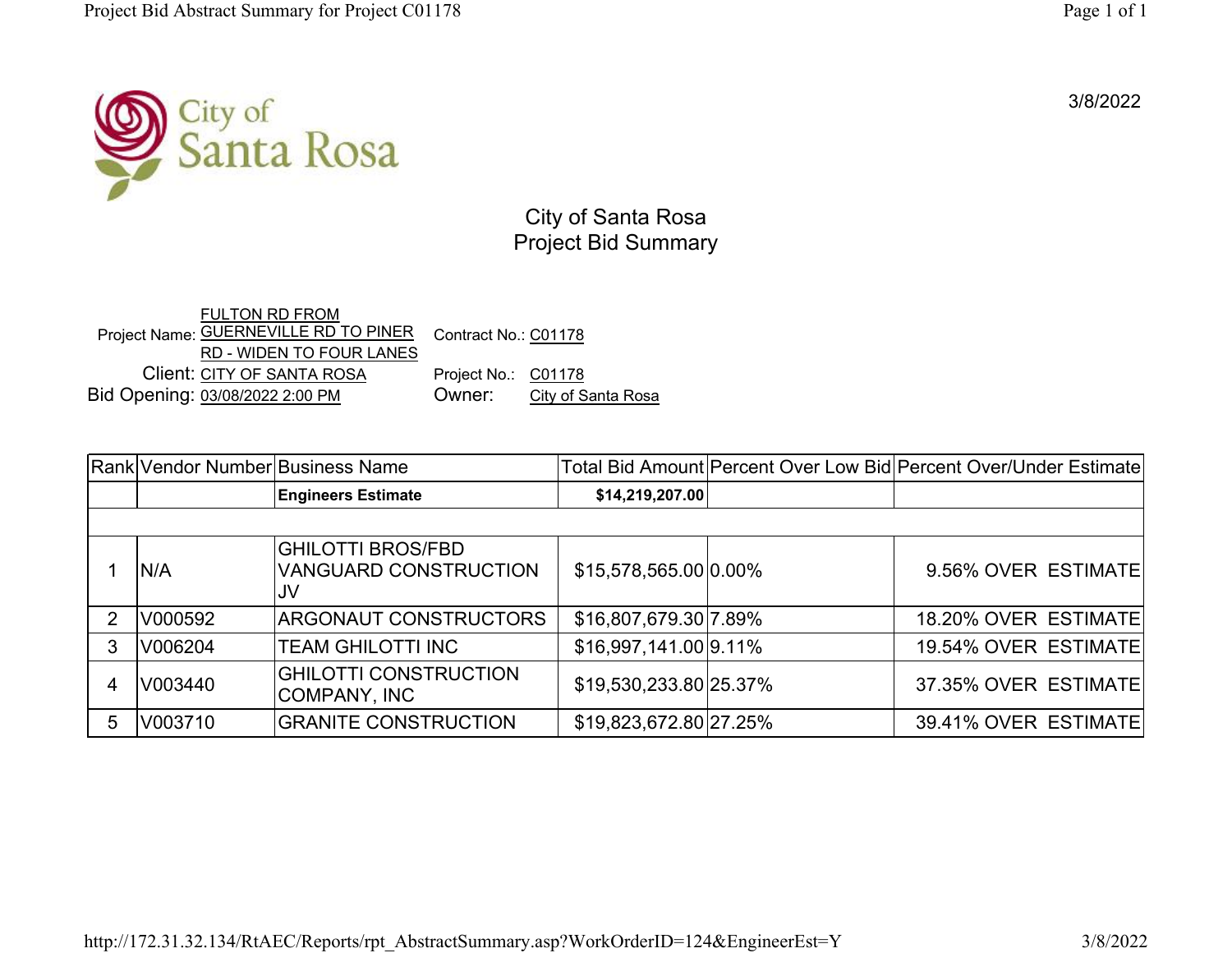

**City of Santa Rosa Project Bid Abstract**

**Project Name: GUERNEVILLE RD TO PINER Contract No.: C01178 FULTON RD FROM RD - WIDEN TO FOUR LANES Client: CITY OF SANTA ROSA Project No.: C01178 Bid Opening: 03/08/2022 2:00 PM Owner: City of Santa Rosa**

24 150771 REMOVE ASPHALT CONCRETE DIKE **LE 1100** 

25 152427 REMOVE AND SALVAGE EXISTING FIRE HYDRANT

|               |                | Project: C01178 - FULTON RD FROM GUERNEVILLE RD TO PINER RD - WIDEN TO FOUR LANES |           |               | <b>Engineers Estimate</b> |                           | <b>GHILOTTI BROS/FBD</b><br><b>VANGUARD CONSTRUCTION</b><br>JV. |                    | ARGONAUT<br><b>CONSTRUCTORS</b> |                      | <b>TEAM GHILOTTI INC</b>               |                      |
|---------------|----------------|-----------------------------------------------------------------------------------|-----------|---------------|---------------------------|---------------------------|-----------------------------------------------------------------|--------------------|---------------------------------|----------------------|----------------------------------------|----------------------|
| Line No. Item |                |                                                                                   | Units     |               | Quantity Unit Price       | Total Price               | <b>Unit Price</b>                                               | <b>Total Price</b> | Unit Price                      | Total Price          | <b>Unit Price</b>                      | Total Price          |
|               | 120100         | <b>TEMPORARY TRAFFIC CONTROL</b>                                                  | LS        |               |                           | 15525,000.00 \$525,000.00 | \$439,270.29                                                    |                    | \$439,270,29 \$864,400,00       |                      | \$864,400.00 \$280,233.00 \$280,233.00 |                      |
|               | 140009         | ENVIRONMENTAL MITIGATION                                                          | LS        |               |                           | \$125,000.00 \$125,000.00 | \$124,000.00                                                    | \$124,000.00       | \$55,000.00                     | \$55,000.00          | \$98,777.00                            | \$98,777.00          |
|               | 202006         | MOBILE STORAGE TANK / MONTH - 21.000 GALLONS                                      | EA        |               | \$7,500,00                | \$22,500.00               | \$5,000.00                                                      | \$15,000.00        | \$3,000.00                      | \$9,000,00           | \$8,920.00                             | \$26,760.00          |
|               | 074019         | STORM WATER POLLUTION PREVENTION PLAN (SWPPP)                                     | LS        |               |                           | \$510,170.00 \$510,170.00 | \$92,000.00                                                     | \$92,000.00        | \$58,000.00                     | \$58,000.00          | \$71,245.00                            | \$71,245.00          |
| 15            | 999.011        | <b>TREE PROTECTION FENCING</b>                                                    | F.        | 936           | \$50.00                   | \$46,800.00               | \$4.50                                                          | \$4,212.00         | \$10.00                         | \$9,360.00           | \$12.78                                | \$11,962.08          |
| 16            | 152255         | REMOVE AND RESET MAILBOX                                                          | EA        | 11            | \$300.00                  | \$3,300.00                | \$500.00                                                        | \$5,500.00         | \$800.00                        | \$8,800.00           | \$680.00                               | \$7,480.00           |
|               | 150827         | REMOVE CATCH BASIN                                                                | EA        |               | \$500.00                  | \$2,000.00                | \$1,300.00                                                      | \$5,200.00         | \$950.00                        | \$3,800.00           | \$6,730.00                             | \$26,920,00          |
| l8            | 150826         | <b>REMOVE MANHOLE</b>                                                             | EA        | 5             | \$600.00                  | \$3,000.00                | \$1,550.00                                                      | \$7,750.00         | \$3,500.00                      | \$17,500.00          | \$6,730.00                             | \$33,650.00          |
|               | 9990.<br>01545 | <b>REMOVE DROP INLET</b>                                                          | <b>EA</b> |               | \$350.00                  | \$1,050.00                | \$1,300.00                                                      | \$3,900.00         | \$700.00                        | \$2,100.00           | \$3,365.00                             | \$10,095.00          |
| 10            | 9990.<br>06528 | REMOVE AND RESET CITY MONUMENT                                                    | <b>EA</b> | 12            | \$4,000.00                | \$48,000.00               | \$3,400.00                                                      | \$40,800.00        | \$1,500.00                      | \$18,000.00          | \$1,320.00                             | \$15,840.00          |
| 11            | 9990.<br>06529 | <b>REMOVE / RELOCATE BOULDERS</b>                                                 | <b>EA</b> | $\mathcal{R}$ | \$300.00                  | \$900.00                  | \$150.00                                                        | \$450.00           | \$400.00                        | \$1,200.00           | \$630.00                               | \$1,890.00           |
| 12            | 150605         | <b>REMOVE FENCE</b>                                                               | H.F.      | 2833          | \$12.00                   | \$33,996.00               | \$9.00                                                          | \$25,497.00        | \$10.00                         | \$28,330.00          | \$10.30                                | \$29,179.90          |
| 13            | 9990.<br>06530 | <b>ABANDON SEWER FORCE MAIN</b>                                                   | LF.       | 954           | \$25.00                   | \$23,850.00               | \$4.50                                                          | \$4,293.00         | \$7.00                          | \$6,678.00           | \$7.00                                 | \$6,678.00           |
| 14            | 9990<br>06530  | ABANDON SEWER MAIN / PLUG AT MANHOLE                                              | <b>EA</b> |               | \$1,000.00                | \$2,000.00                | \$500.00                                                        | \$1,000.00         | \$3,500.00                      | \$7,000.00           | \$2,564.00                             | \$5,128,00           |
| 15            | 9990.<br>01550 | <b>RELOCATE BUS BENCH</b>                                                         | <b>EA</b> |               | \$1,000.00                | \$1,000.00                | \$225.00                                                        | \$225.00           | \$2,500.00                      | \$2,500.00           | \$677.00                               | \$677.00             |
| 16            | 9990.<br>04652 | <b>REMOVE PAVEMENT MARKERS</b>                                                    | LS        |               | \$10,000.00               | \$10,000.00               | \$2,500.00                                                      | \$2,500.00         | \$18,000.00                     | \$18,000.00          | \$8,470.00                             | \$8,470.00           |
| 17            | 150807         | <b>REMOVE STORM DRAIN / CULVERT</b>                                               | LE.       | 1206          | \$45.00                   | \$54,270.00               | \$19.00                                                         | \$22,914.00        |                                 | \$90.00 \$108,540.00 |                                        | \$85.50 \$103,113.00 |
| 18            | 9990.<br>01547 | REMOVE SANITARY SEWER LINE / PLUG                                                 | LF.       | 210           | \$20.00                   | \$4,200.00                | \$80.00                                                         | \$16,800.00        | \$90,00                         | \$18,900.00          | \$95.00                                | \$19,950.00          |
| 19            | 9990.<br>06536 | REMOVE INTERIM DIVIDER (PARKING CURBS)                                            | LS        |               | \$2,500.00                | \$2,500.00                | \$1,200.00                                                      | \$1,200.00         | \$3,500.00                      | \$3,500.00           | \$3,545.00                             | \$3,545.00           |
| l20           | 150827         | <b>REMOVE CATCH BASIN TOP</b>                                                     | EA        | 10            | \$250.00                  | \$2,500.00                | \$950.00                                                        | \$9,500.00         | \$525.00                        | \$5,250.00           | \$1,270.00                             | \$12,700.00          |
| 21            | 650245         | <b>ABANDON STORM DRAIN</b>                                                        | F.        | 77            | \$25.00                   | \$1,925.00                | \$50.00                                                         | \$3,850.00         | \$100.00                        | \$7,700.00           | \$75.00                                | \$5,775.00           |
| 22            | 9990.<br>06539 | REMOVE AND SALVAGE TRANSIT SHELTER                                                | <b>EA</b> | $\mathcal{P}$ | \$800.00                  | \$1,600.00                | \$1,500.00                                                      | \$3,000.00         | \$7,500.00                      | \$15,000.00          | \$8,415.00                             | \$16,830.00          |
| 23            | 9990.<br>06541 | ABANDON IRRIGATION SERVICE / REMOVE METER BOX                                     | <b>EA</b> |               | \$400.00                  | \$800.00                  | \$4,000.00                                                      | \$8,000.00         | \$1,300.00                      | \$2,600.00           | \$723.00                               | \$1,446.00           |

http://172.31.32.134/RtAEC/Reports/rpt\_Abstract.asp?WorkOrderID=124&EngineerEst=Y&NumPerPage=4&LinesPerPage=35 3/8/2022

0 \$6.00 \$6,600.00 \$6.50 \$7,150.00 \$5.00 \$5,500.00 \$3.30 \$3,630.00

\$5,500.00 \$5,500.00 \$900.00 \$900.00 \$2,200.00 \$2,200.00 \$1,445.00 \$1,445.00

 **3/8/2022**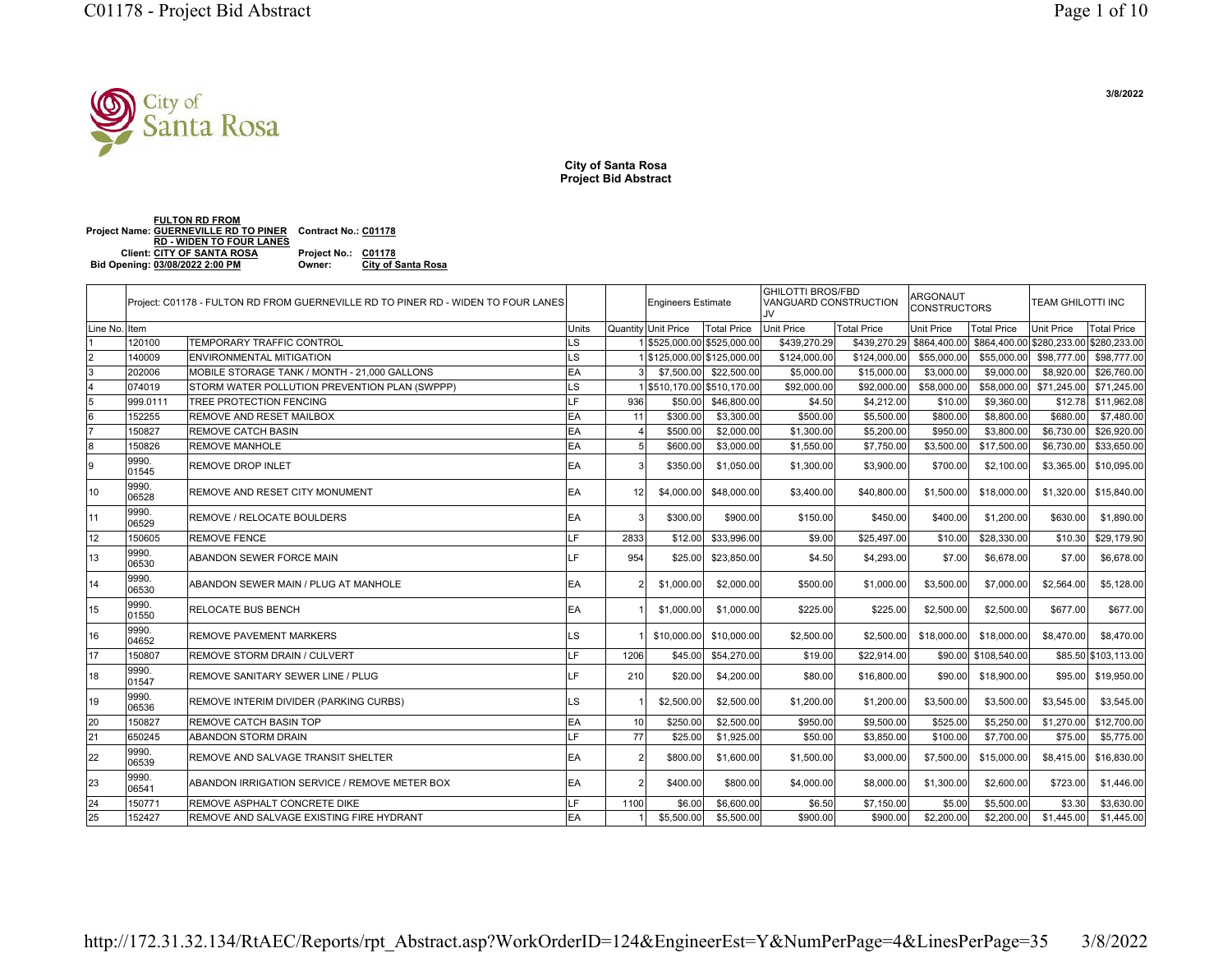|          |                | Project: C01178 - FULTON RD FROM GUERNEVILLE RD TO PINER RD - WIDEN TO FOUR LANES |       |              | <b>Engineers Estimate</b> |                          | <b>GHILOTTI BROS/FBD</b><br>VANGUARD CONSTRUCTION<br>.IV |              | ARGONAUT<br><b>CONSTRUCTORS</b> |                    | <b>TEAM GHILOTTI INC</b> |                          |
|----------|----------------|-----------------------------------------------------------------------------------|-------|--------------|---------------------------|--------------------------|----------------------------------------------------------|--------------|---------------------------------|--------------------|--------------------------|--------------------------|
| Line No. | Item           |                                                                                   | Units |              | Quantity Unit Price       | Total Price              | <b>Unit Price</b>                                        | Total Price  | Unit Price                      | <b>Total Price</b> | <b>Unit Price</b>        | <b>Total Price</b>       |
| 26       | 9990.<br>06543 | <b>REMOVE WALL / SIGN</b>                                                         | EA    |              | \$250.00                  | \$1,000.00               | \$2,000.00                                               | \$8,000.00   | \$3,000.00                      | \$12,000.00        | \$700.00                 | \$2,800.00               |
| 27       | 152353         | <b>RELOCATE EXISTING IRRIGATION / WATER SYSTEM</b>                                | EA    | 5            | \$1,000.00                | \$5,000.00               | \$2,800.00                                               | \$14,000.00  | \$3,000.00                      | \$15,000.00        | \$2,130.00               | \$10,650.00              |
| 28       | 9990.<br>04663 | REMOVE AC PATHWAY / DRIVEWAY                                                      | SY    | 1610         | \$10.00                   | \$16,100.00              | \$13.50                                                  | \$21,735.00  | \$45.00                         | \$72,450.00        | \$24.10                  | \$38,801.00              |
| 29       | 153215         | REMOVE CURB AND GUTTER                                                            | LF    | 5970         | \$8.00                    | \$47,760.00              | \$9.25                                                   | \$55,222.50  | \$13.00                         | \$77,610.00        | \$12.40                  | \$74,028.00              |
| 30       | 153210         | <b>REMOVE CONCRETE</b>                                                            | SY    | 3940         | \$4.00                    | \$15,760.00              | \$25.00                                                  | \$98,500.00  | \$45.00                         | \$177,300.00       |                          | \$31.00 \$122,140.00     |
| 31       | 9990.<br>06550 | REMOVE AND RESET GATE AND POST                                                    | EA    |              | \$1,000.00                | \$2,000.00               | \$3,200.00                                               | \$6,400.00   | \$1,755.00                      | \$3,510.00         | \$2,510.00               | \$5,020.00               |
| 32       | 150000         | UTILITY CLEARANCES                                                                | LS    |              | \$50,000.00               | \$50,000.00              | \$125,000.00                                             | \$125,000.00 | \$70,000.00                     | \$70,000.00        | \$70,000.00              | \$70,000.00              |
| 33       | 9990.<br>06551 | <b>INSTALL TEMPORARY FENCE</b>                                                    | LF    | 1613         | \$30.00                   | \$48,390.00              | \$12.50                                                  | \$20,162.50  | \$10.00                         | \$16,130.00        | \$10.77                  | \$17,372.01              |
| 34       | 150828         | REMOVE JUNCTION STRUCTURE                                                         | EA    |              | \$600.00                  | \$600.00                 | \$4,100.00                                               | \$4,100.00   | \$5,000.00                      | \$5,000.00         | \$6,730.00               | \$6,730.00               |
| 35       | 160120         | <b>REMOVE TREE</b>                                                                | EA    | 177          |                           | \$850.00 \$150,450.00    | \$300.00                                                 | \$53,100.00  | \$425.00                        | \$75,225.00        | \$321.00                 | \$56,817.00              |
| 36       | 9990.<br>06553 | REMOVE OBJECT MARKERS                                                             | EA    |              | \$300.00                  | \$1,200.00               | \$125.00                                                 | \$500.00     | \$75.00                         | \$300.00           | \$55.00                  | \$220.00                 |
| 37       | 9990.<br>06555 | REMOVE AND RESET BOLLARDS                                                         | EA    | 5            | \$300.00                  | \$1,500.00               | \$1,200.00                                               | \$6,000.00   | \$710.00                        | \$3,550.00         | \$1,577.00               | \$7,885.00               |
| 38       | 9990.<br>06556 | EXISTING SHED TO BE DEMOLISHED                                                    | EA    |              | \$1,000.00                | \$1,000.00               | \$250.00                                                 | \$250.00     | \$1,500.00                      | \$1,500.00         | \$7,400.00               | \$7,400.00               |
| 39       | 9990.<br>06559 | REMOVE ABANDONED GAS MAIN                                                         | LF    | 470          | \$50.00                   | \$23,500.00              | \$38.00                                                  | \$17,860.00  | \$40.00                         | \$18,800.00        | \$45.00                  | \$21,150.00              |
| 40       | 198200         | SUBGRADE STABILIZATION/DIG-OUT                                                    | SF    | 3630         | \$20.00                   | \$72,600.00              | \$2.00                                                   | \$7,260.00   | \$0.55                          | \$1,996.50         | \$19.50                  | \$70,785.00              |
| 41       | 9990.<br>06695 | HMA STABILIZATION / DIGOUT                                                        | SF    | 500          | \$25.00                   | \$12,500.00              | \$9.00                                                   | \$4,500.00   | \$5.50                          | \$2,750.00         | \$16.70                  | \$8,350.00               |
| 42       | 190101         | ROADWAY EXCAVATION (F)                                                            | CY    | 11250        | \$65.00                   | \$731,250.00             | \$36.00                                                  | \$405,000.00 | \$65.00                         | \$731,250.00       |                          | \$45.70 \$514,125.00     |
| 43       | 250401         | CLASS 4 AGGREGATE SUBBASE                                                         | СY    | 2600         |                           | \$60.00 \$156,000.00     | \$66.00                                                  | \$171,600.00 | \$65.00                         | \$169,000.00       |                          | \$76.50 \$198,900.00     |
| 44       | 160101         | <b>CLEARING AND GRUBBING</b>                                                      | AC    |              | \$30,000.00               | \$90,000.00              | \$22,500.00                                              | \$67,500.00  | \$18,000.00                     | \$54,000.00        |                          | \$64,910.00 \$194,730.00 |
| 45       | 9990.<br>06561 | ADJUST DROP INLET / CATCH BASIN TO GRADE                                          | EA    |              | \$2,500.00                | \$17,500.00              | \$2,600.00                                               | \$18,200.00  | \$2,800.00                      | \$19,600.00        | \$1,335.00               | \$9,345.00               |
| 46       | 9990.<br>02483 | ADJUST STORM DRAIN MANHOLE TO GRADE (IN ROADWAY)                                  | EA    | 13           | \$1,100.00                | \$14,300.00              | \$1,300.00                                               | \$16,900.00  | \$2,000.00                      | \$26,000.00        | \$2,995.00               | \$38,935.00              |
| 47       | 150824         | ADJUST SANITARY SEWER MANHOLE TO GRADE (IN ROADWAY)                               | EA    | 20           | \$1,200.00                | \$24,000.00              | \$1,300.00                                               | \$26,000.00  | \$2,000.00                      | \$40,000.00        | \$3,045.00               | \$60,900.00              |
| 48       | 152432         | ADJUST MANHOLE TO GRADE (OUTSIDE OF ROADWAY)                                      | EA    | 5            | \$1,000.00                | \$5,000.00               | \$1,300.00                                               | \$6,500.00   | \$1,600.00                      | \$8,000.00         | \$1,090.00               | \$5,450.00               |
| 49       | 9990.<br>06565 | ADJUST SEWER CLEANOUT TO GRADE                                                    | EA    |              | \$700.00                  | \$700.00                 | \$1,200.00                                               | \$1,200.00   | \$900.00                        | \$900.00           | \$1,985.00               | \$1,985.00               |
| 50       | 152402         | ADJUST VALVE BOX TO GRADE                                                         | EA    | 54           | \$100.00                  | \$5,400.00               | \$775.00                                                 | \$41,850.00  | \$1,300.00                      | \$70,200.00        |                          | \$1,985.00 \$107,190.00  |
| 51       | 152427         | ADJUST FIRE HYDRANT TO GRADE                                                      | EA    |              | \$4,000.00                | \$16,000.00              | \$800.00                                                 | \$3,200.00   | \$1,200.00                      | \$4,800.00         | \$1,710.00               | \$6,840.00               |
| 52       | 152432         | ADJUST AT&T MANHOLE TO GRADE                                                      | EA    |              | \$2,000.00                | \$2,000.00               | \$1,400.00                                               | \$1,400.00   | \$2,000.00                      | \$2,000.00         | \$4,570.00               | \$4,570.00               |
| 53       | 659300         | TYPE II CATCH BASIN (36" BASE)                                                    | EA    | 15           | \$5,000.00                | \$75,000.00              | \$5,325.00                                               | \$79,875.00  | \$7,300.00                      | \$109,500.00       |                          | \$7,500.00 \$112,500.00  |
| 54       | 659300         | TYPE II CATCH BASIN (48" BASE)                                                    | EA    | 6            | \$5,500.00                | \$33,000.00              | \$7,800.00                                               | \$46,800.00  | \$12,000.00                     | \$72,000.00        | \$11,185.00              | \$67,110.00              |
| 55       | 650104         | STORMDRAIN DRAIN INLET WITH SIDE OPENING (36" BASE)                               | EA    | 12           | \$3,500.00                | \$42,000.00              | \$5,200.00                                               | \$62,400.00  | \$7,000.00                      | \$84,000.00        | \$6,415.00               | \$76,980.00              |
| 56       | 650104         | STORMDRAIN DRAIN INLET WITH STD GATE (36" BASE)                                   | EA    | $\mathbf{Q}$ | \$3,500.00                | \$31,500.00              | \$5,300.00                                               | \$47,700.00  | \$7,000.00                      | \$63,000.00        | \$6,415.00               | \$57,735.00              |
| 57       | 9990.<br>06573 | 48" STORM DRAIN MANHOLE                                                           | EA    |              | \$10,000.00               | \$60,000.00              | \$8,900.00                                               | \$53,400.00  | \$14,000.00                     | \$84,000.00        | \$10,450.00              | \$62,700.00              |
| 58       | 9990.<br>04134 | 72" STORM DRAIN MANHOLE                                                           | EA    | 10           |                           | \$15,000.00 \$150,000.00 | \$11,300.00                                              | \$113,000.00 | \$20,000.00                     | \$200,000.00       |                          | \$16,850.00 \$168,500.00 |
| 59       | 9990.<br>06582 | RAISE / LOWER WATER MAIN                                                          | EA    |              | \$10,000.00               | \$80,000.00              | \$10,800.00                                              | \$86,400.00  | \$13,500.00                     | \$108,000.00       |                          | \$19,250.00 \$154,000.00 |
| 60       | 719201         | 48" SANITARY SEWER MANHOLE                                                        | EA    |              | \$10,000.00               | \$10,000.00              | \$23,000.00                                              | \$23,000.00  | \$15,000.00                     |                    | \$15,000.00 \$16,880.00  | \$16,880.00              |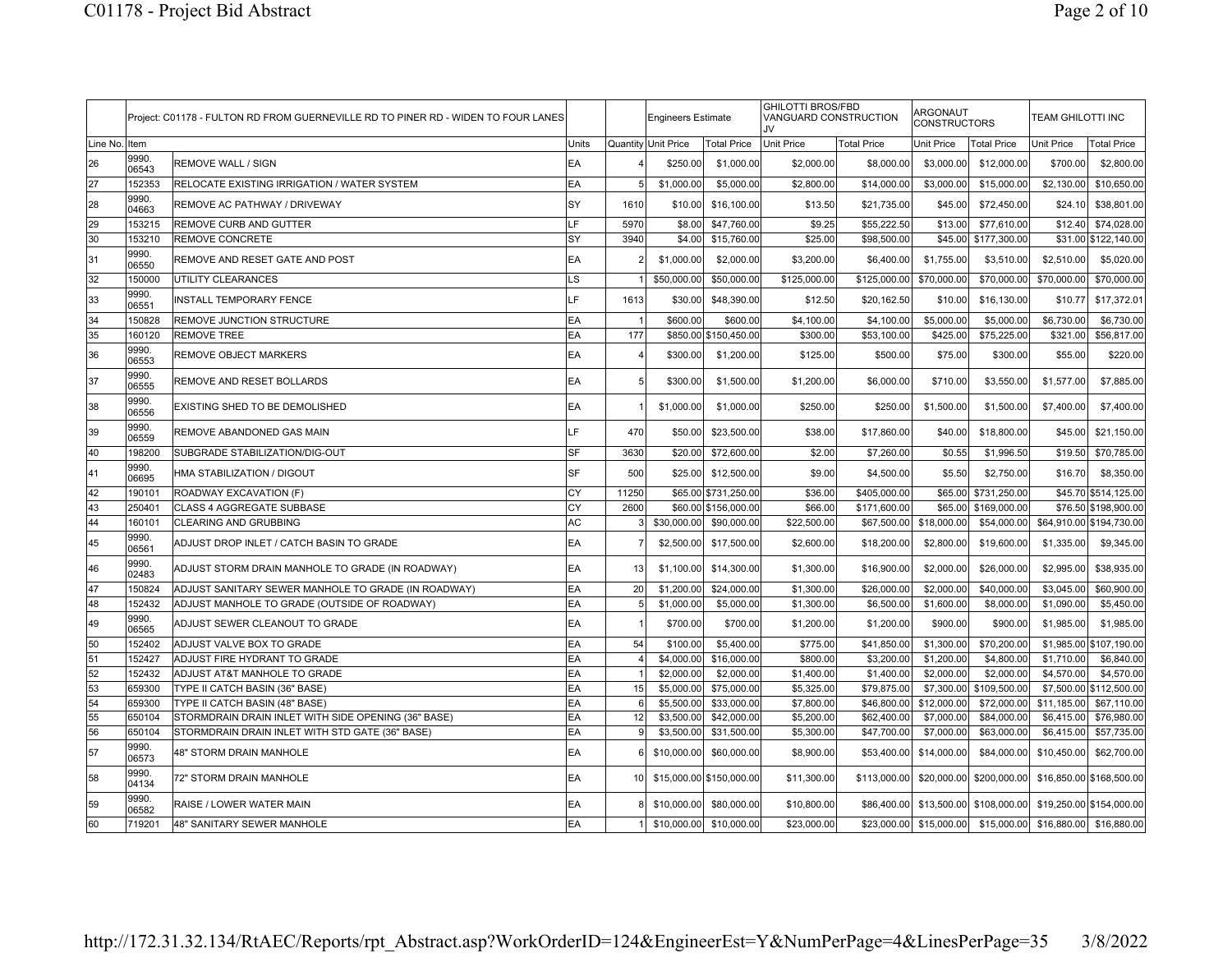|          |                 | Project: C01178 - FULTON RD FROM GUERNEVILLE RD TO PINER RD - WIDEN TO FOUR LANES |           |       | <b>Engineers Estimate</b> |                         | <b>GHILOTTI BROS/FBD</b><br>VANGUARD<br>CONSTRUCTION JV |                    | ARGONAUT<br><b>CONSTRUCTORS</b> |                         | <b>TEAM GHILOTTI INC</b> |                         |
|----------|-----------------|-----------------------------------------------------------------------------------|-----------|-------|---------------------------|-------------------------|---------------------------------------------------------|--------------------|---------------------------------|-------------------------|--------------------------|-------------------------|
| Line No. | Item            |                                                                                   | Units     |       | Quantity Unit Price       | <b>Total Price</b>      | <b>Unit Price</b>                                       | <b>Total Price</b> | Unit Price                      | <b>Total Price</b>      | Unit Price               | <b>Total Price</b>      |
| 61       | 717011          | 6" SANITARY SEWER MAIN - PVC                                                      | LF        | 65    | \$400.00                  | \$26,000.00             | \$332.00                                                | \$21,580.00        | \$300.00                        | \$19,500.00             | \$615.00                 | \$39,975.00             |
| 62       | 717011          | 12" SANITARY SEWER MAIN - DIP                                                     | LF        | 163   | \$600.00                  | \$97,800.00             | \$360.00                                                | \$58,680.00        | \$475.00                        | \$77,425.00             | \$608.00                 | \$99,104.00             |
| 63       | 9990.<br>06587  | FIRE HYDRANT (INCLUDES CUT-IN TEE, VALVES AND LATERAL)                            | EA        | 16    | \$14,000.00               | \$224,000.00            | \$27,150.00                                             |                    | \$434,400.00 \$35,000.00        | \$560,000.00            | \$37,007.00              | \$592,112.00            |
| 64       | 152365          | RELOCATE / ADJUST BACKFLOW PREVENTER                                              | EA        |       | \$2,200.00                | \$17,600.00             | \$2,800.00                                              | \$22,400.00        | \$1,000.00                      | \$8,000.00              | \$920.00                 | \$7,360.00              |
| 65       | 152401          | ADJUST WATER METER TO GRADE                                                       | EA        | 5     | \$5,000.00                | \$25,000.00             | \$610.00                                                | \$3,050.00         | \$1,000.00                      | \$5,000.00              | \$870.00                 | \$4,350.00              |
| 66       | 9990.<br>06589  | DUAL WATER METER AND SERVICE                                                      | EA        |       | \$5,500.00                | \$16,500.00             | \$7,800.00                                              |                    | \$23,400.00 \$10,000.00         | \$30,000.00             | \$19,707.00              | \$59,121.00             |
| 67       | 651200          | 10" STORM DRAIN HDPE                                                              | LF        | 85    | \$100.00                  | \$8,500.00              | \$113.00                                                | \$9,605.00         | \$75.00                         | \$6,375.00              | \$207.00                 | \$17,595.00             |
| 68       | 9990.<br>065912 | 12" STORM DRAIN - RCP                                                             | LF        | 124   | \$110.00                  | \$13,640.00             | \$140.00                                                | \$17,360.00        | \$180.00                        | \$22,320.00             | \$195.00                 | \$24,180.00             |
| 69       | 666789          | 15" STORM DRAIN - RCP                                                             | LF        | 941   | \$115.00                  | \$108,215.00            | \$142.00                                                | \$133,622.00       | \$200.00                        | \$188,200.00            | \$187.00                 | \$175,967.00            |
| 70       | 666789          | 18" STORM DRAIN - RCP                                                             | LF        | 438   | \$120.00                  | \$52,560.00             | \$143.00                                                | \$62,634.00        | \$230.00                        | \$100,740.00            | \$199.00                 | \$87,162.00             |
| 71       | 666789          | 24" STORM DRAIN - RCP                                                             | LF        | 92    | \$150.00                  | \$13,800.00             | \$265.00                                                | \$24,380.00        | \$410.00                        | \$37,720.00             | \$282.00                 | \$25,944.00             |
| 72       | 666789          | 30" STORM DRAIN - RCP                                                             | LF        | 609   | \$165.00                  | \$100,485.00            | \$298.00                                                | \$181,482.00       | \$405.00                        | \$246,645.00            | \$372.00                 | \$226,548.00            |
| 73       | 666789          | 42" STORM DRAIN - RCP                                                             | LF        | 1526  | \$235.00                  | \$358,610.00            | \$334.50                                                | \$510,447.00       | \$515.00                        | \$785,890.00            | \$545.00                 | \$831,670.00            |
| 74       | 666789          | 72" STORM DRAIN - RCP                                                             | LF        | 20    | \$600.00                  | \$12,000.00             | \$1,325.00                                              | \$26,500.00        | \$1,700.00                      | \$34,000.00             | \$2,507.00               | \$50,140.00             |
| 75       | 720000          | ROCK SLOPE PROTECTION                                                             | SY        | 120   | \$50.00                   | \$6,000.00              | \$140.00                                                | \$16,800.00        | \$100.00                        | \$12,000.00             | \$127.00                 | \$15,240.00             |
| 76       | 9990.<br>06696  | <b>BIORETENTION AREA</b>                                                          | <b>SF</b> | 26970 | \$28.00                   | \$755,160.00            | \$23.60                                                 | \$636,492.00       | \$32.00                         | \$863,040.00            | \$29.00                  | \$782,130.00            |
| 77       | 680401          | 6" PERFORATED PIPE - PVC                                                          | EA        | 26    | \$500.00                  | \$13,000.00             | \$450.00                                                | \$11,700.00        | \$300.00                        | \$7,800.00              | \$777.00                 | \$20,202.00             |
| 78       | 153215          | PCC CURB AND GUTTER                                                               | LF        | 8890  | \$25.00                   | \$222,250.00            | \$43.75                                                 | \$388,937.50       | \$50.00                         | \$444,500.00            | \$53.00                  | \$471,170.00            |
| 79       | 153215          | PCC CURB AND GUTTER WITH RETAINER WALL                                            | LF        | 530   | \$40.00                   | \$21,200.00             | \$150.00                                                | \$79,500.00        | \$270.00                        | \$143,100.00            | \$283.77                 | \$150,398.10            |
| 80       | 9990.<br>01600  | PERVIOUS GUTTER                                                                   | LF        | 750   | \$25.00                   | \$18,750.00             | \$85.00                                                 | \$63,750.00        | \$53.00                         | \$39,750.00             | \$59.40                  | \$44,550.00             |
| 81       | 153215          | PCC CURB (AT PERVIOUS GUTTER)                                                     | LF        | 750   | \$20.00                   | \$15,000.00             | \$22.00                                                 | \$16,500.00        | \$38.00                         | \$28,500.00             | \$42.63                  | \$31,972.50             |
| 82       | 9990.<br>06605  | TYPE A MEDIAN CURB                                                                | LF        | 5350  | \$18.00                   | \$96,300.00             | \$23.50                                                 | \$125,725.00       | \$40.00                         | \$214,000.00            | \$35.80                  | \$191,530.00            |
| 83       | 9990.<br>06606  | MEDIAN STAMPED CONCRETE                                                           | <b>SF</b> | 8500  | \$12.00                   | \$102,000.00            | \$23.00                                                 | \$195,500.00       | \$19.00                         | \$161,500.00            | \$23.40                  | \$198,900.00            |
| 84       | 9990.<br>06607  | <b>COBBLE PAVING</b>                                                              | <b>SF</b> | 250   | \$25.00                   | \$6,250.00              | \$69.00                                                 | \$17,250.00        | \$52.00                         | \$13,000.00             | \$44.00                  | \$11,000.00             |
| 85       | 153218          | SIDEWALK                                                                          | SF        | 62210 | \$13.00                   | \$808,730.00            | \$12.00                                                 | \$746,520.00       | \$9.00                          | \$559,890.00            | \$11.90                  | \$740,299.00            |
| 86       | 9990.<br>06608  | RETAINER CURB ADJACENT TO SIDEWALK                                                | LF        | 530   | \$30.00                   | \$15,900.00             | \$55.00                                                 | \$29,150.00        | \$215.00                        | \$113,950.00            | \$216.00                 | \$114,480.00            |
| 87       | 731656          | <b>CURB RAMP</b>                                                                  | EA        | 42    | \$4,200.00                | \$176,400.00            | \$3,100.00                                              | \$130,200.00       | \$6,500.00                      | \$273,000.00            | \$6,217.00               | \$261,114.00            |
| 88       | 9990.<br>01586  | <b>CONCRETE DRIVEWAY</b>                                                          | SF        | 3820  | \$16.00                   | \$61,120.00             | \$16.00                                                 | \$61,120.00        | \$15.50                         | \$59,210.00             | \$27.45                  | \$104,859.00            |
| 89       | 150846          | CONCRETE VALLEY GUTTER                                                            | LF        | 155   | \$120.00                  | \$18,600.00             | \$141.00                                                | \$21,855.00        | \$310.00                        | \$48,050.00             | \$97.00                  | \$15,035.00             |
| 90       | 731535          | <b>CONCRETE BUS PAD</b>                                                           | SF        | 5300  | \$25.00                   | \$132,500.00            | \$21.25                                                 | \$112,625.00       | \$22.00                         | \$116,600.00            | \$35.00                  | \$185,500.00            |
| 91       | 9990.<br>04114  | ROLLER COMPACTED CONCRETE(RCC) PAVEMENT (F)                                       | CY        | 8930  |                           | \$350.00 \$3,125,500.00 | \$355.00                                                | \$3,170,150.00     |                                 | \$240.00 \$2,143,200.00 |                          | \$275.00 \$2,455,750.00 |
| 92       | 260201          | <b>CLASS 2 AGGREGATE BASE</b>                                                     | CY        | 1885  | \$85.00                   | \$160,225.00            | \$95.00                                                 | \$179,075.00       | \$65.00                         | \$122,525.00            | \$92.00                  | \$173,420.00            |
| 93       | 420201          | <b>GRIND CONCRETE PAVEMENT</b>                                                    | SY        | 38200 | \$10.00                   | \$382,000.00            | \$5.50                                                  | \$210,100.00       | \$13.00                         | \$496,600.00            | \$7.80                   | \$297,960.00            |
| 94       | 9990.<br>06613  | 2" GRIND - VARIABLE THICKNESS HMA OVERLAY                                         | SY        | 2440  | \$20.00                   | \$48,800.00             | \$7.00                                                  | \$17,080.00        | \$25.00                         | \$61,000.00             | \$18.80                  | \$45,872.00             |
| 95       | 9990.<br>02946  | 4" GRIND - HMA INLAY                                                              | SY        | 1200  | \$20.00                   | \$24,000.00             | \$8.00                                                  | \$9,600.00         | \$55.00                         | \$66,000.00             | \$18.70                  | \$22,440.00             |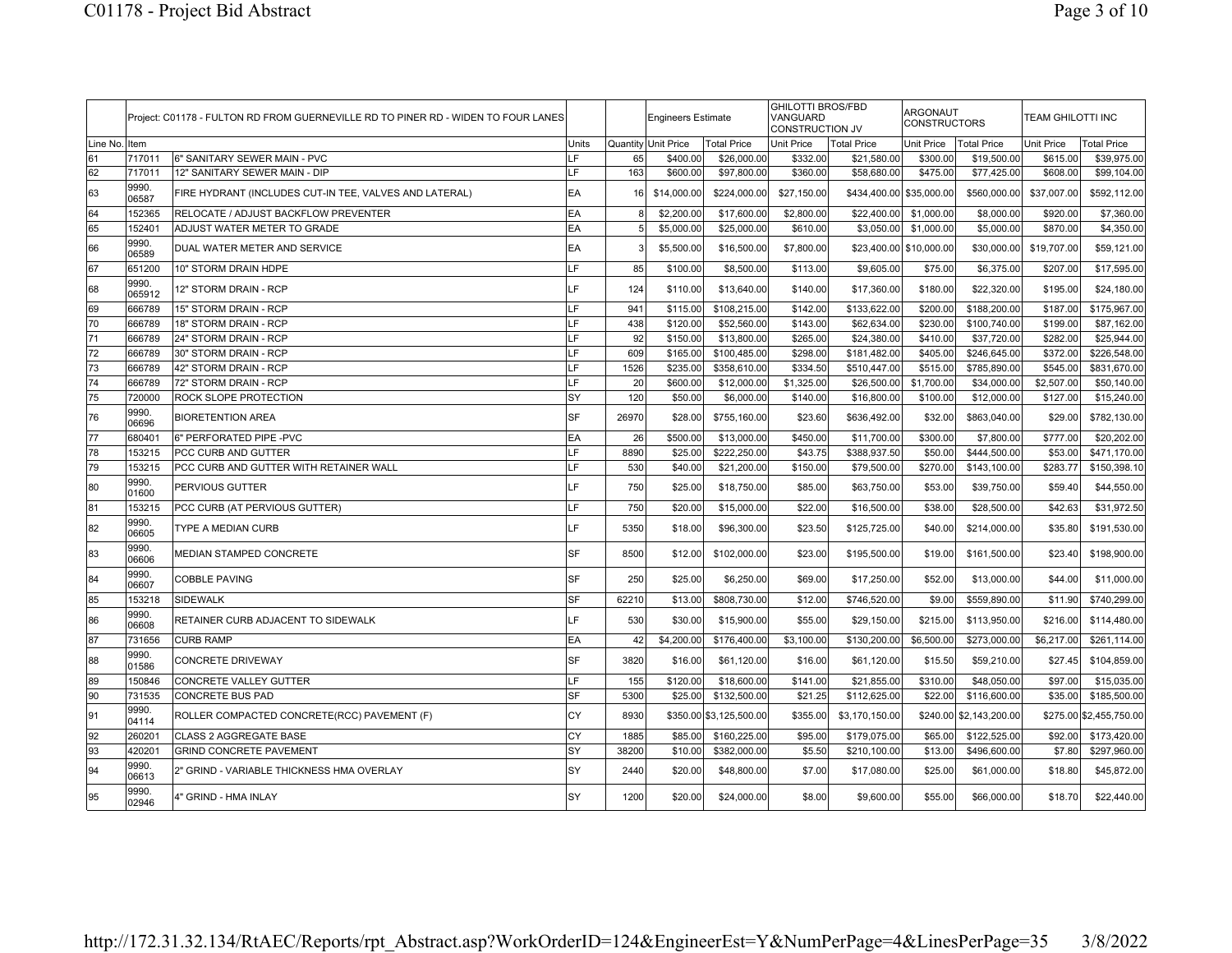|          |                 | Project: C01178 - FULTON RD FROM GUERNEVILLE RD TO PINER RD - WIDEN TO FOUR LANES |           |      | <b>Engineers Estimate</b>   |                           | <b>GHILOTTI BROS/FBD</b><br>VANGUARD CONSTRUCTION<br>.IV |                    | ARGONAUT<br><b>CONSTRUCTORS</b> |                                                                  | <b>TEAM GHILOTTI INC</b>               |                         |
|----------|-----------------|-----------------------------------------------------------------------------------|-----------|------|-----------------------------|---------------------------|----------------------------------------------------------|--------------------|---------------------------------|------------------------------------------------------------------|----------------------------------------|-------------------------|
| Line No. | Item            |                                                                                   | Units     |      | Quantity Unit Price         | Total Price               | Unit Price                                               | <b>Total Price</b> | Unit Price                      | <b>Total Price</b>                                               | <b>Unit Price</b>                      | <b>Total Price</b>      |
| 96       | 390107          | CONFORM GRIND HMA PAVEMENT                                                        | SY        | 830  | \$20.00                     | \$16,600.00               | \$7.00                                                   | \$5,810.00         | \$9.00                          | \$7,470.00                                                       | \$14.30                                | \$11,869.00             |
| 97       | 9990.<br>06616  | ROADWAY HMA PAVING (TYPE A - 1/2" MIX) (F)                                        | <b>TN</b> | 800  |                             | \$160.00 \$128,000.00     | \$240.00                                                 | \$192,000.00       | \$125.00                        | \$100,000.00                                                     | \$177.00                               | \$141,600.00            |
| 98       | 731516          | DRIVEWAY HMA PAVING (F)                                                           | <b>TN</b> | 140  | \$145,00                    | \$20,300.00               | \$285.00                                                 | \$39,900.00        | \$225.00                        | \$31,500.00                                                      | \$400.00                               | \$56,000.00             |
| 99       | 9990.<br>06619  | <b>RETAINING WALL 1</b>                                                           | LS        |      |                             | \$105,000.00 \$105,000.00 | \$290,000.00                                             | \$290,000.00       | \$285,000.00                    |                                                                  | \$285,000.00 \$254,000.00              | \$254,000.00            |
| 100      | 9990.<br>06619  | <b>RETAINING WALL 2</b>                                                           | LS        |      | \$45,000.00                 | \$45,000.00               | \$207,000.00                                             |                    |                                 | \$207,000.00 \$155,000.00 \$155,000.00 \$133,000.00 \$133,000.00 |                                        |                         |
| 101      | 9990.<br>06619  | <b>RETAINING WALL 3</b>                                                           | LS        |      | \$45,000.00                 | \$45,000.00               | \$141,000.00                                             |                    | \$141,000.00 \$125,000.00       | \$125,000.00 \$104,564.66 \$104,564.66                           |                                        |                         |
| 102      | 9990.<br>06619  | <b>RETAINING WALL 4</b>                                                           | LS        |      | 1 \$410,000.00 \$410,000.00 |                           | \$842,000.00                                             |                    | \$842,000.00 \$820,000.00       |                                                                  | \$820,000.00 \$769,200.00 \$769,200.00 |                         |
| 103      | 9990.<br>06624  | BOX CULVERT AND TRANSITION STRUCTURE                                              | LS        |      | 1 \$110,000.00 \$110,000.00 |                           | \$268,000.00                                             |                    | \$268,000.00 \$230,000.00       |                                                                  | \$230,000.00 \$308,200.00 \$308,200.00 |                         |
| 104      | 9990.<br>06625  | DETAIL 9 (LANELINES FOR MULTILANE HIGHWAYS)                                       | LF        | 9527 | \$2.00                      | \$19,054.00               | \$1.00                                                   | \$9,527.00         | \$1.00                          | \$9,527.00                                                       | \$1.05                                 | \$10,003.35             |
| 105      | 9990.<br>06625  | DETAIL 10 (LANELINES FOR MULTILANE HIGHWAYS)                                      | LF        | 144  | \$6.00                      | \$864.00                  | \$1.00                                                   | \$144.00           | \$1.00                          | \$144.00                                                         | \$1.05                                 | \$151.20                |
| 106      | 9990.<br>06625  | DETAIL 22 (NO PASSING ZONES - TWO DIRECTION)                                      | LF        | 538  | \$3.00                      | \$1,614.00                | \$2.00                                                   | \$1,076.00         | \$2.00                          | \$1,076.00                                                       | \$2.10                                 | \$1,129.80              |
| 107      | 9990.<br>06625  | DETAIL 23 (NO PASSING ZONES - TWO DIRECTION)                                      | LF        | 83   | \$6.00                      | \$498.00                  | \$2.00                                                   | \$166.00           | \$2.00                          | \$166.00                                                         | \$2.10                                 | \$174.30                |
| 108      | 9990.<br>06625  | DETAIL 25A (LEFT EDGELINES FOR DIVIDED HIGHWAYS)                                  | LF        | 50   | \$5.00                      | \$250.00                  | \$1.50                                                   | \$75.00            | \$1.50                          | \$75.00                                                          | \$1.60                                 | \$80.00                 |
| 109      | 9990.<br>06625  | DETAIL 27B (RIGHT EDGELINES)                                                      | LF        | 265  | \$2.00                      | \$530.00                  | \$1.00                                                   | \$265.00           | \$1.00                          | \$265.00                                                         | \$1.05                                 | \$278.25                |
| 110      | 9990.<br>06625  | DETAIL 29 (MEDIAN ISLANDS)                                                        | LF        | 226  | \$6.00                      | \$1,356.00                | \$4.00                                                   | \$904.00           | \$4.00                          | \$904.00                                                         | \$4.30                                 | \$971.80                |
| 111      | 9990.<br>06625  | DETAIL 32 (TWO-WAY LEFT TURN LANES)                                               | LF        | 1463 | \$3.00                      | \$4,389.00                | \$4.50                                                   | \$6,583.50         | \$4.50                          | \$6,583.50                                                       | \$4.80                                 | \$7,022.40              |
| 112      | 9990.<br>06625  | DETAIL 38 (CHANNELIZING LINE)                                                     | LF        | 1645 | \$3.00                      | \$4,935.00                | \$2.00                                                   | \$3,290.00         | \$2.00                          | \$3,290.00                                                       | \$2.10                                 | \$3,454.50              |
| 113      | 9990.<br>06625  | DETAIL 39 (BIKE LANE LINE)                                                        | LF        | 7880 | \$3.00                      | \$23,640.00               | \$1.50                                                   | \$11,820.00        | \$1.50                          | \$11,820.00                                                      | \$1.60                                 | \$12,608.00             |
| 114      | 9990.<br>06625  | DETAIL 39A (BIKE LANE)                                                            | LF        | 1450 | \$3.00                      | \$4,350.00                | \$1.00                                                   | \$1,450.00         | \$1.00                          | \$1,450.00                                                       | \$1.05                                 | \$1,522.50              |
| 115      | 9990.<br>06625  | DETAIL 40 (LANE EXTENSIONS THROUGH INTERSECTIONS)                                 | LF        | 160  | \$5.00                      | \$800.00                  | \$2.00                                                   | \$320.00           | \$2.00                          | \$320.00                                                         | \$2.10                                 | \$336.00                |
| 116      | 9990.<br>04787  | 12" WHITE LINE                                                                    | LF        | 2126 | \$4.00                      | \$8,504.00                | \$5.00                                                   | \$10,630.00        | \$5.00                          | \$10,630.00                                                      | \$5.30                                 | \$11,267.80             |
| 117      | 9990.<br>06509  | 12" YELLOW LINE                                                                   | LF        | 768  | \$4.50                      | \$3,456.00                | \$5.00                                                   | \$3,840.00         | \$5.00                          | \$3,840.00                                                       | \$5.30                                 | \$4,070.40              |
| 118      | 840515          | TYPE IV ARROW (A=15 SF)                                                           | SF        | 720  | \$5.00                      | \$3,600.00                | \$5.00                                                   | \$3,600.00         | \$5.00                          | \$3,600.00                                                       | \$5.30                                 | \$3,816.00              |
| 119      | 840500          | "BIKE LANE" LEGEND W/ARROW (A=10.5 SF)                                            | SF        | 260  | \$5.00                      | \$1,300.00                | \$5.00                                                   | \$1,300.00         | \$5.00                          | \$1,300.00                                                       | \$5.30                                 | \$1,378.00              |
| 120      | 9990.<br>04291  | BIKE LOOP DETECTOR SYMBOL (A=2 SF)                                                | SF        | 68   | \$10.00                     | \$680.00                  | \$5.00                                                   | \$340.00           | \$5.00                          | \$340.00                                                         | \$5.30                                 | \$360.40                |
| 121      | 731511          | <b>MEDIAN NOSE TREATMENT</b>                                                      | EA        | 16   | \$15.00                     | \$240.00                  | \$350.00                                                 | \$5,600.00         | \$350.00                        | \$5,600.00                                                       | \$375.00                               | \$6,000.00              |
| 122      | 150621          | FURNISH AND INSTALL NEW POST                                                      | EA        | 32   | \$400.00                    | \$12,800.00               | \$250.00                                                 | \$8,000.00         | \$250.00                        | \$8,000.00                                                       | \$267.00                               | \$8,544.00              |
| 123      | 150621          | FURNISH AND INSTALL NEW SIGN                                                      | EA        | 57   | \$300.00                    | \$17,100.00               | \$145.00                                                 | \$8,265.00         | \$145.00                        | \$8,265.00                                                       | \$155.00                               | \$8,835.00              |
| 124      | 568008<br>9990. | <b>RELOCATE SIGN</b>                                                              | EA        | 25   | \$350.00                    | \$8,750.00                | \$260.00                                                 | \$6,500.00         | \$260.00                        | \$6,500.00                                                       | \$278.00                               | \$6,950.00              |
| 125      | 06645           | <b>REMOVE &amp; DISPOSE SIGN &amp; POST</b>                                       | EA        | 62   | \$200.00                    | \$12,400.00               | \$100.00                                                 | \$6,200.00         | \$100.00                        | \$6,200.00                                                       | \$107.00                               | \$6,634.00              |
| 126      | 9990.<br>01599  | <b>STREET LIGHT</b>                                                               | EA        | 29   |                             | \$8,640.00 \$250,560.00   | \$15,250.00                                              | \$442,250.00       | \$9,000.00                      | \$261,000.00                                                     |                                        | \$9,600.00 \$278,400.00 |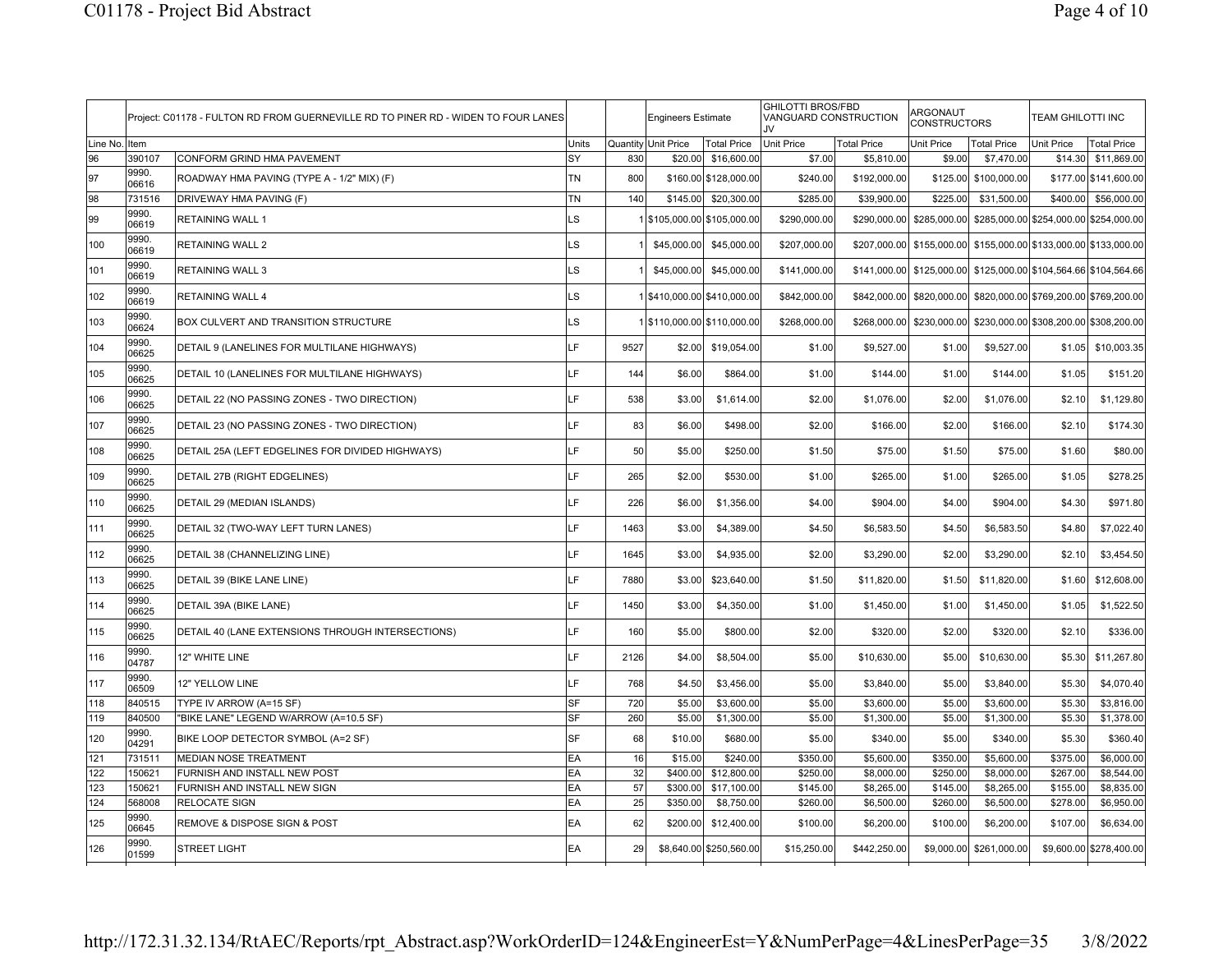| 127 | 869042         | <b>PULL BOXES</b>                                        |    | \$35.00 | \$1.085.00                  | \$950,00     | \$29.450.00                                                      |                                                                  |  | $$1,150.00$ $$35,650.00$ $$1,230.00$ $$38,130.00$ |
|-----|----------------|----------------------------------------------------------|----|---------|-----------------------------|--------------|------------------------------------------------------------------|------------------------------------------------------------------|--|---------------------------------------------------|
| 128 | 9990.<br>06649 | <b>TRAFFIC SIGNAL MODIFICATIONS - FULTON/GUERNEVILLE</b> |    |         | 1 \$342,300,00 \$342,300,00 | \$310,000,00 |                                                                  | \$310,000.00 \$357,500.00 \$357,500.00 \$382,877.00 \$382,877.00 |  |                                                   |
| 129 | 9990.<br>06649 | <b>ITRAFFIC SIGNAL MODIFICATIONS - FULTON/APPLETREE</b>  |    |         | 15184.500.00 \$184.500.00   | \$250,000,00 |                                                                  | \$250,000.00 \$298,000.00 \$298,000.00 \$318,977.00 \$318,977.00 |  |                                                   |
| 130 | 868602         | TRAFFIC SIGNAL INSTALLATION - FULTON/PINER HS            | LS |         | 1 \$176,200.00 \$176,200.00 | \$265,000,00 | \$265,000.00 \$279,000.00 \$279,000.00 \$298,700.00 \$298,700.00 |                                                                  |  |                                                   |

|               |                                  | Project: C01178 - FULTON RD FROM GUERNEVILLE RD TO PINER RD - WIDEN TO FOUR LANES |            |       | Engineers Estimate        |                           | <b>GHILOTTI BROS/FBD</b><br>VANGUARD<br><b>CONSTRUCTION JV</b> |                    | <b>ARGONAUT</b><br><b>CONSTRUCTORS</b> |                           | <b>TEAM GHILOTTI INC</b> |                    |
|---------------|----------------------------------|-----------------------------------------------------------------------------------|------------|-------|---------------------------|---------------------------|----------------------------------------------------------------|--------------------|----------------------------------------|---------------------------|--------------------------|--------------------|
| Line No. Item |                                  |                                                                                   |            |       | Units Quantity Unit Price | Total Price               | <b>Unit Price</b>                                              | <b>Total Price</b> | <b>Unit Price</b>                      | <b>Total Price</b>        | <b>Unit Price</b>        | <b>Total Price</b> |
| 131           | 152372                           | <b>RELOCATE TYPE 17 STANDARD</b>                                                  | LS         |       | \$15,000.00               |                           | \$15,000.00 \$15,250.00                                        |                    | \$15,250.00 \$12,500.00                |                           | \$12,500.00 \$13,387.00  | \$13,387.00        |
| 132           | 9990.<br>06651                   | <b>HAWK BEACON INSTALLATION</b>                                                   | LS         |       | \$258,000.00              | \$258,000.00 \$255,000.00 |                                                                |                    | \$255,000.00 \$254,500.00              | \$254,500.00 \$272,570.00 |                          | \$272,570.00       |
| 133           | 666792.123                       | SIGNAL INTERCONNECT                                                               | LF         | 5300  | \$50.00                   | \$265,000.00              | \$85.00                                                        | \$450,500.00       | \$85.00                                | \$450,500.00              | \$91.00                  | \$482,300.00       |
| 134           | 200101                           | <b>SOIL IMPORT</b>                                                                | CY         | 783   | \$50.00                   | \$39,150.00               | \$70.00                                                        | \$54,810.00        | \$85.00                                | \$66,555.00               | \$28.75                  | \$22,511.25        |
| 135           | 200101                           | <b>SOIL EXPORT</b>                                                                | lcY        | 200   | \$40.00                   | \$8,000.00                | \$29.00                                                        | \$5,800.00         | \$41.00                                | \$8,200.00                | \$70.25                  | \$14,050.00        |
| 136           | 202006                           | <b>SOIL AMENDMENT</b>                                                             | SF         | 55540 | \$0.50                    | \$27,770.00               | \$0.43                                                         | \$23,882.20        | \$0.72                                 | \$39,988.80               | \$0.46                   | \$25,548.40        |
| 137           | 4545                             | 24" BOX TREES                                                                     | EA         | 131   | \$900.00                  | \$117,900.00              | \$600.00                                                       | \$78,600.00        | \$420.00                               | \$55,020.00               | \$642.00                 | \$84,102.00        |
| 138           | 9990.<br>06658                   | 1 GALLON PLANTS                                                                   | <b>IEA</b> | 3146  | \$20.00                   | \$62,920.00               | \$20.00                                                        | \$62,920.00        | \$11.50                                | \$36,179.00               | \$21.40                  | \$67,324.40        |
| 139           | 202011                           | <b>MULCH</b>                                                                      | CY         | 450   | \$80.00                   | \$36,000.00               | \$90.00                                                        | \$40,500.00        | \$90.00                                | \$40,500.00               | \$96.40                  | \$43,380.00        |
| 140           | 160117                           | <b>TREE ROOT BARRIER</b>                                                          | LF         | 2930  | \$11.00                   | \$32,230.00               | \$13.00                                                        | \$38,090.00        | \$9.75                                 | \$28,567.50               | \$14.00                  | \$41,020.00        |
| 141           | 208000                           | <b>IRRIGATION SYSTEM</b>                                                          | LS         |       | 1 \$431,000.00            | \$431,000.00 \$630,500.00 |                                                                |                    | \$630,500.00 \$595,000.00              | \$595,000.00 \$637,000.00 |                          | \$637,000.00       |
| 142           | 800302                           | FENCING - 4' BLACK VINYL CL                                                       | LF         | 530   | \$85.00                   | \$45,050.00               | \$27.16                                                        | \$14,394.80        | \$120.00                               | \$63,600.00               | \$128.50                 | \$68,105.00        |
| 143           | 800302                           | <b>FENCING - 6' CL</b>                                                            | LF         | 440   | \$80.00                   | \$35,200.00               | \$30.25                                                        | \$13,310.00        | \$145.00                               | \$63,800.00               | \$155.00                 | \$68,200.00        |
| 144           | 800701                           | <b>FENCING - SPLIT RAIL</b>                                                       | LS         |       | \$15,000.00               | \$15,000.00               | \$25,380.71                                                    | \$25,380.71        | \$11,580.00                            | \$11,580,00               | \$12,400.00              | \$12,400.00        |
| 145           | 833088                           | <b>TUBULAR HAND RAILING</b>                                                       | LF         | 120   | \$15.00                   | \$1,800.00                | \$225.00                                                       | \$27,000.00        | \$195.00                               | \$23,400.00               | \$207.00                 | \$24,840.00        |
| 146           | 152422                           | 4' REMOVABLE BOLLARD                                                              | EA         |       | \$350.00                  | \$1,750.00                | \$1,700.00                                                     | \$8,500.00         | \$1,700.00                             | \$8,500.00                | \$2,277.00               | \$11,385.00        |
| 147           | 731535                           | <b>INSTALL TRANSIT SHELTER</b>                                                    | EA         |       | \$7,500.00                | \$30,000.00               | \$11,500.00                                                    | \$46,000.00        | \$28,000.00                            | \$112,000.00              | \$16,007.00              | \$64,028.00        |
| 148           | 204099                           | PLANT ESTABLISHMENT                                                               | LS         |       | \$95,000.00               | \$95,000.00               | \$72,000.00                                                    | \$72,000.00        | \$48,000.00                            |                           | \$48,000.00 \$77,000.00  | \$77,000.00        |
| 149           | 160117                           | <b>TREE TRIMMING</b>                                                              | EA         | 32    | \$300.00                  | \$9,600.00                | \$110.00                                                       | \$3,520.00         | \$110.00                               | \$3,520.00                | \$201.00                 | \$6,432.00         |
| 150           | 9990.<br>06753                   | 5 GALLON PLANT                                                                    | <b>IEA</b> | 182   | \$38.00                   | \$6,916.00                | \$48.00                                                        | \$8,736.00         | \$37.00                                | \$6,734.00                | \$51.00                  | \$9,282.00         |
| 151           | 9990.<br>06770                   | <b>15 GALLON TREES</b>                                                            | <b>EA</b>  | 11    | \$400.00                  | \$4,400.00                | \$270.00                                                       | \$2,970.00         | \$160.00                               | \$1,760.00                | \$289.00                 | \$3,179.00         |
|               |                                  |                                                                                   |            |       |                           |                           |                                                                |                    |                                        |                           |                          |                    |
|               | Totals for Project C01178        |                                                                                   |            |       |                           | \$14,219,207.00           |                                                                | \$15,578,565.00    |                                        | \$16,807,679.30           |                          | \$16,997,141.00    |
|               | % of Estimate for Project C01178 |                                                                                   |            |       |                           |                           |                                                                | 9.56%              |                                        | 18.20%                    |                          | 19.54%             |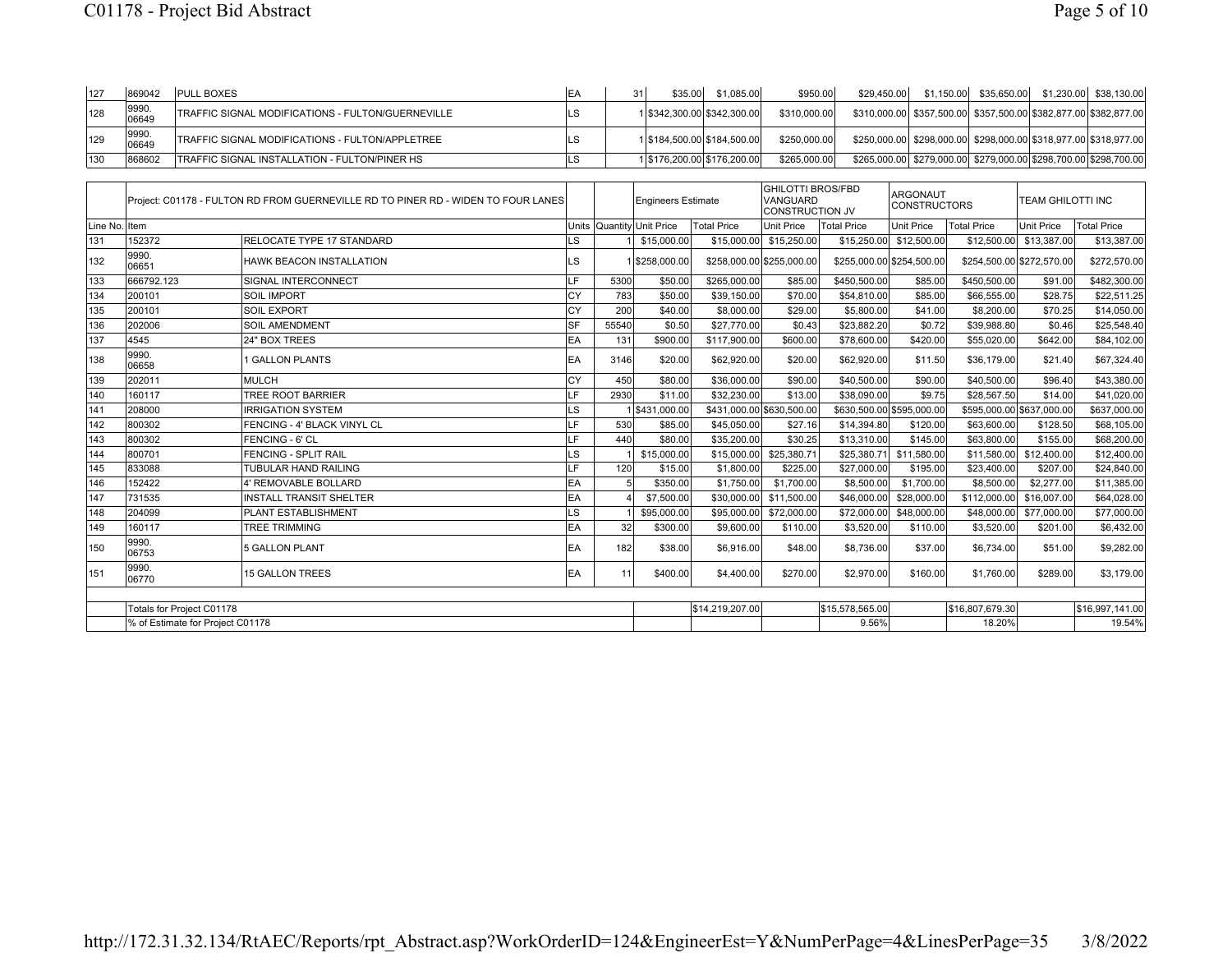|                 |                | Project: C01178 - FULTON RD FROM GUERNEVILLE RD TO PINER RD - WIDEN TO FOUR LANES |       |                | <b>Engineers Estimate</b> |                             | GHILOTTI CONSTRUCTION COMPANY, INC |                    | <b>GRANITE CONSTRUCTION</b> |                    |
|-----------------|----------------|-----------------------------------------------------------------------------------|-------|----------------|---------------------------|-----------------------------|------------------------------------|--------------------|-----------------------------|--------------------|
| Line No.        | Item           |                                                                                   | Units |                | Quantity Unit Price       | Total Price                 | <b>Unit Price</b>                  | <b>Total Price</b> | Unit Price                  | <b>Total Price</b> |
|                 | 120100         | TEMPORARY TRAFFIC CONTROL                                                         | LS    |                |                           | 1 \$525,000.00 \$525,000.00 | \$1,281,000.00                     | \$1,281,000.00     | \$456,000.00                | \$456,000.00       |
| $\overline{2}$  | 140009         | <b>ENVIRONMENTAL MITIGATION</b>                                                   | LS    |                |                           | 1 \$125,000.00 \$125,000.00 | \$10,000.00                        | \$10,000.00        | \$37,200.00                 | \$37,200.00        |
| $\overline{3}$  | 202006         | MOBILE STORAGE TANK / MONTH - 21,000 GALLONS                                      | EA    |                |                           | \$7,500.00 \$22,500.00      | \$2,500.00                         | \$7,500.00         | \$5,500.00                  | \$16,500.00        |
| $\overline{4}$  | 074019         | STORM WATER POLLUTION PREVENTION PLAN (SWPPP)                                     | LS    |                |                           | 15510,170.00 \$510,170.00   | \$28,000.00                        | \$28,000.00        | \$35,750.00                 | \$35,750.00        |
| 5               | 999.0111       | TREE PROTECTION FENCING                                                           | LF    | 936            | \$50.00                   | \$46,800.00                 | \$10.00                            | \$9,360.00         | \$9.00                      | \$8,424.00         |
| $\overline{6}$  | 152255         | REMOVE AND RESET MAILBOX                                                          | EA    | 11             | \$300.00                  | \$3,300.00                  | \$375.00                           | \$4,125.00         | \$500.00                    | \$5,500.00         |
| $\overline{7}$  | 150827         | <b>REMOVE CATCH BASIN</b>                                                         | EA    | $\overline{4}$ | \$500.00                  | \$2,000.00                  | \$2,500.00                         | \$10,000.00        | \$550.00                    | \$2,200.00         |
| $\bf{8}$        | 150826         | <b>REMOVE MANHOLE</b>                                                             | EA    | 5 <sup>1</sup> | \$600.00                  | \$3,000.00                  | \$3,200.00                         | \$16,000.00        | \$12,500.00                 | \$62,500.00        |
| 9               | 9990.<br>01545 | REMOVE DROP INLET                                                                 | EA    |                | \$350.00                  | \$1,050.00                  | \$1,600.00                         | \$4,800.00         | \$2,200.00                  | \$6,600.00         |
| 10              | 9990.<br>06528 | REMOVE AND RESET CITY MONUMENT                                                    | EA    | 12             | \$4,000.00                | \$48,000.00                 | \$1,500.00                         | \$18,000.00        | \$947.92                    | \$11,375.04        |
| 11              | 9990.<br>06529 | REMOVE / RELOCATE BOULDERS                                                        | EA    | 3              | \$300.00                  | \$900.00                    | \$1,100.00                         | \$3,300.00         | \$625.00                    | \$1,875.00         |
| 12              | 150605         | <b>REMOVE FENCE</b>                                                               | LF    | 2833           | \$12.00                   | \$33,996.00                 | \$10.00                            | \$28,330.00        | \$6.00                      | \$16,998.00        |
| 13              | 9990.<br>06530 | ABANDON SEWER FORCE MAIN                                                          | IF.   | 954            | \$25.00                   | \$23,850.00                 | \$18.00                            | \$17,172.00        | \$6.00                      | \$5,724.00         |
| 14              | 9990.<br>06530 | ABANDON SEWER MAIN / PLUG AT MANHOLE                                              | EA    |                | \$1,000.00                | \$2,000.00                  | \$750.00                           | \$1,500.00         | \$2,650.00                  | \$5,300.00         |
| 15              | 9990.<br>01550 | RELOCATE BUS BENCH                                                                | EA    |                | \$1,000.00                | \$1,000.00                  | \$1,100.00                         | \$1,100.00         | \$2,000.00                  | \$2,000.00         |
| 16              | 9990.<br>04652 | REMOVE PAVEMENT MARKERS                                                           | LS    |                | \$10,000.00               | \$10,000.00                 | \$10,000.00                        | \$10,000.00        | \$8,500.00                  | \$8,500.00         |
| 17              | 150807         | REMOVE STORM DRAIN / CULVERT                                                      | LF    | 1206           | \$45.00                   | \$54,270.00                 | \$140.00                           | \$168,840.00       | \$70.00                     | \$84,420.00        |
| 18              | 9990.<br>01547 | REMOVE SANITARY SEWER LINE / PLUG                                                 | LF    | 210            | \$20.00                   | \$4,200.00                  | \$130.00                           | \$27,300.00        | \$180.00                    | \$37,800.00        |
| 19              | 9990.<br>06536 | REMOVE INTERIM DIVIDER (PARKING CURBS)                                            | LS    |                | \$2,500.00                | \$2,500.00                  | \$3,000.00                         | \$3,000.00         | \$7,500.00                  | \$7,500.00         |
| 20              | 150827         | <b>REMOVE CATCH BASIN TOP</b>                                                     | EA    | 10             | \$250.00                  | \$2,500.00                  | \$700.00                           | \$7,000.00         | \$750.00                    | \$7,500.00         |
| $\overline{21}$ | 650245         | ABANDON STORM DRAIN                                                               | LF    | 77             | \$25.00                   | \$1,925.00                  | \$80.00                            | \$6,160.00         | \$72.00                     | \$5,544.00         |
| 22              | 9990.<br>06539 | REMOVE AND SALVAGE TRANSIT SHELTER                                                | EA    | $\mathcal{P}$  | \$800.00                  | \$1,600.00                  | \$2,500.00                         | \$5,000.00         | \$5,000.00                  | \$10,000.00        |
| 23              | 9990.<br>06541 | ABANDON IRRIGATION SERVICE / REMOVE METER BOX                                     | EA    |                | \$400.00                  | \$800.00                    | \$3,500.00                         | \$7,000.00         | \$1,550.00                  | \$3,100.00         |
| 24              | 150771         | REMOVE ASPHALT CONCRETE DIKE                                                      | LF    | 1100           | \$6.00                    | \$6,600.00                  | \$5.00                             | \$5,500.00         | \$7.00                      | \$7,700.00         |
| 25              | 152427         | REMOVE AND SALVAGE EXISTING FIRE HYDRANT                                          | EA    |                | \$5,500.00                | \$5,500.00                  | \$1,500.00                         | \$1,500.00         | \$5,100.00                  | \$5,100.00         |
| 26              | 9990.<br>06543 | <b>REMOVE WALL / SIGN</b>                                                         | EA    |                | \$250.00                  | \$1,000.00                  | \$1,500.00                         | \$6,000.00         | \$2,000.00                  | \$8,000.00         |
| 27              | 152353         | RELOCATE EXISTING IRRIGATION / WATER SYSTEM                                       | EA    | 5 <sub>l</sub> | \$1,000.00                | \$5,000.00                  | \$2,000.00                         | \$10,000.00        | \$1,200.00                  | \$6,000.00         |
| 28              | 9990.<br>04663 | REMOVE AC PATHWAY / DRIVEWAY                                                      | SY    | 1610           | \$10.00                   | \$16,100.00                 | \$30.00                            | \$48,300.00        | \$30.00                     | \$48,300.00        |
| 29              | 153215         | <b>REMOVE CURB AND GUTTER</b>                                                     | LF    | 5970           | \$8.00                    | \$47,760.00                 | \$18.00                            | \$107,460.00       | \$17.00                     | \$101.490.00       |
| 30              | 153210         | <b>REMOVE CONCRETE</b>                                                            | SY    | 3940           | \$4.00                    | \$15,760.00                 | \$28.00                            | \$110,320.00       | \$31.00                     | \$122,140.00       |
| 31              | 9990.<br>06550 | REMOVE AND RESET GATE AND POST                                                    | EA    |                | \$1,000.00                | \$2,000.00                  | \$2,500.00                         | \$5,000.00         | \$1,755.00                  | \$3,510.00         |
| 32              | 150000         | UTILITY CLEARANCES                                                                | LS    |                | \$50,000.00               | \$50,000.00                 | \$85,000.00                        | \$85,000.00        | \$87,500.00                 | \$87,500.00        |
| 33              | 9990.<br>06551 | <b>INSTALL TEMPORARY FENCE</b>                                                    | LF    | 1613           | \$30.00                   | \$48,390.00                 | \$10.00                            | \$16,130.00        | \$13.95                     | \$22,501.35        |
| 34              | 150828         | REMOVE JUNCTION STRUCTURE                                                         | EA    |                | \$600.00                  | \$600.00                    | \$4,500.00                         | \$4,500.00         | \$12,750.00                 | \$12,750.00        |
| 35              | 160120         | <b>REMOVE TREE</b>                                                                | EA    | 177            |                           | \$850.00 \$150,450.00       | \$411.00                           | \$72,747.00        | \$313.25                    | \$55,445.25        |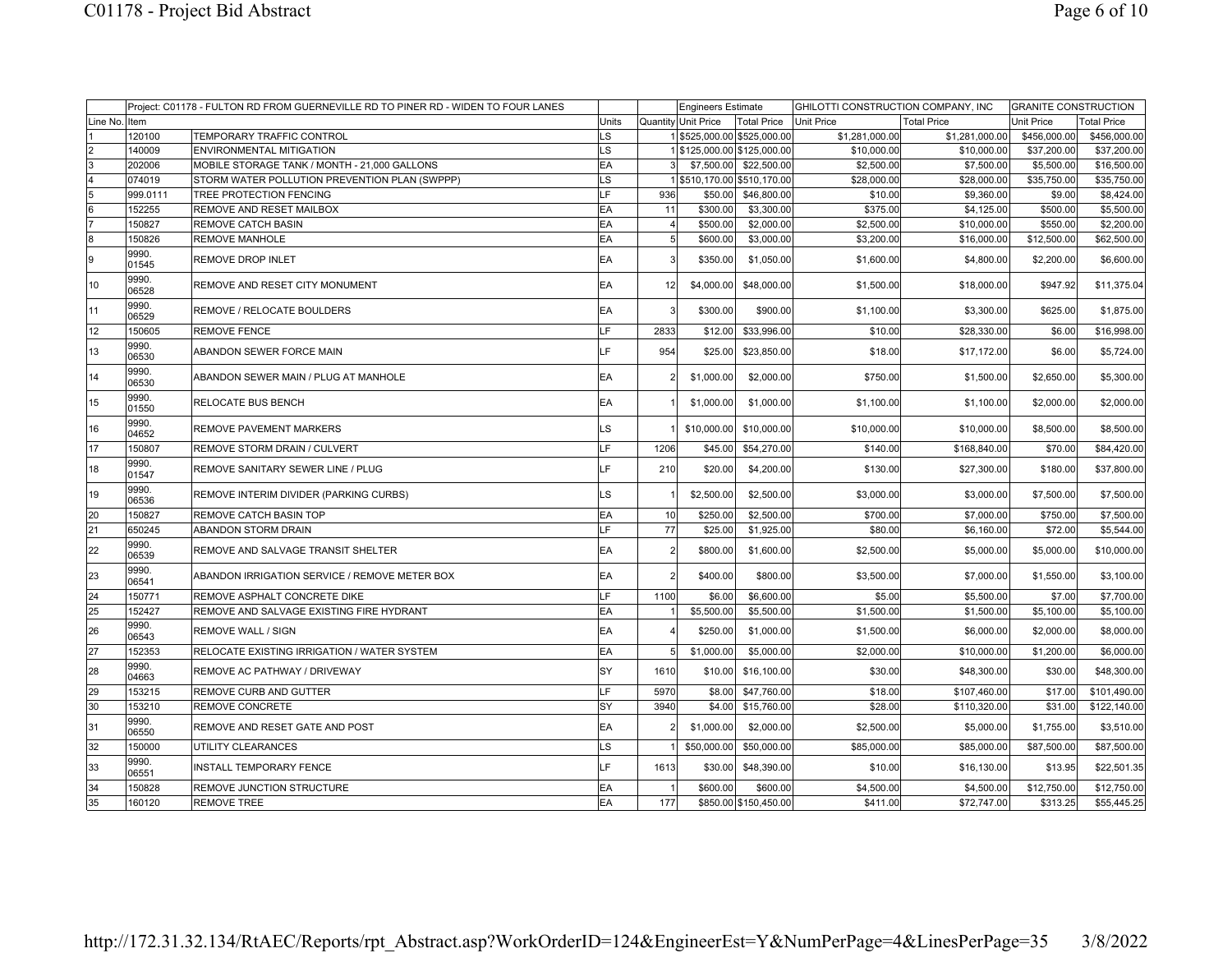|          |                 | Project: C01178 - FULTON RD FROM GUERNEVILLE RD TO PINER RD - WIDEN TO FOUR LANES |            |                 | Engineers Estimate  |                          | GHILOTTI CONSTRUCTION COMPANY, INC |                    | <b>GRANITE CONSTRUCTION</b> |                    |
|----------|-----------------|-----------------------------------------------------------------------------------|------------|-----------------|---------------------|--------------------------|------------------------------------|--------------------|-----------------------------|--------------------|
| Line No. | Item            |                                                                                   | Units      |                 | Quantity Unit Price | <b>Total Price</b>       | <b>Unit Price</b>                  | <b>Total Price</b> | <b>Unit Price</b>           | <b>Total Price</b> |
| 36       | 9990.<br>06553  | <b>REMOVE OBJECT MARKERS</b>                                                      | EA         |                 | \$300.00            | \$1,200.00               | \$200.00                           | \$800.00           | \$400.00                    | \$1,600.00         |
| 37       | 9990.<br>06555  | REMOVE AND RESET BOLLARDS                                                         | EA         |                 | \$300.00            | \$1,500.00               | \$1,000.00                         | \$5,000.00         | \$1,500.00                  | \$7,500.00         |
| 38       | 9990.<br>06556  | EXISTING SHED TO BE DEMOLISHED                                                    | EA         |                 | \$1,000.00          | \$1,000.00               | \$3,000.00                         | \$3,000.00         | \$8,500.00                  | \$8,500.00         |
| 39       | 9990.<br>06559  | REMOVE ABANDONED GAS MAIN                                                         | IF.        | 470             | \$50.00             | \$23,500.00              | \$100.00                           | \$47,000.00        | \$125.00                    | \$58,750.00        |
| 40       | 198200          | SUBGRADE STABILIZATION/DIG-OUT                                                    | <b>SF</b>  | 3630            | \$20.00             | \$72,600.00              | \$3.00                             | \$10,890.00        | \$7.00                      | \$25,410.00        |
| 41       | 9990.<br>06695  | HMA STABILIZATION / DIGOUT                                                        | SF         | 500             | \$25.00             | \$12,500.00              | \$10.00                            | \$5,000.00         | \$36.00                     | \$18,000.00        |
| 42       | 190101          | ROADWAY EXCAVATION (F)                                                            | CY         | 11250           |                     | \$65.00 \$731,250.00     | \$100.00                           | \$1,125,000.00     | \$113.00                    | \$1,271,250.00     |
| 43       | 250401          | <b>CLASS 4 AGGREGATE SUBBASE</b>                                                  | CY         | 2600            |                     | \$60.00 \$156,000.00     | \$100.00                           | \$260,000.00       | \$105.00                    | \$273,000.00       |
| 44       | 160101          | <b>CLEARING AND GRUBBING</b>                                                      | AC         | 3 <sup>1</sup>  |                     | \$30,000.00 \$90,000.00  | \$6,800.00                         | \$20,400.00        | \$17,500.00                 | \$52,500.00        |
| 45       | 9990.<br>06561  | ADJUST DROP INLET / CATCH BASIN TO GRADE                                          | EA         |                 |                     | \$2,500.00 \$17,500.00   | \$4,000.00                         | \$28,000.00        | \$1,525.00                  | \$10,675.00        |
| 46       | 9990.<br>02483  | ADJUST STORM DRAIN MANHOLE TO GRADE (IN ROADWAY)                                  | EA         | 13              |                     | \$1,100.00 \$14,300.00   | \$2,200.00                         | \$28,600.00        | \$4,675.00                  | \$60,775.00        |
| 47       | 150824          | ADJUST SANITARY SEWER MANHOLE TO GRADE (IN ROADWAY)                               | EA         | 20              | \$1,200.00          | \$24,000.00              | \$2,200.00                         | \$44,000.00        | \$1,775.00                  | \$35,500.00        |
| 48       | 152432          | ADJUST MANHOLE TO GRADE (OUTSIDE OF ROADWAY)                                      | EA         | 5 <sub>l</sub>  | \$1,000.00          | \$5,000.00               | \$1,200.00                         | \$6,000.00         | \$1,500.00                  | \$7,500.00         |
| 49       | 9990.<br>06565  | ADJUST SEWER CLEANOUT TO GRADE                                                    | EA         |                 | \$700.00            | \$700.00                 | \$1,200.00                         | \$1,200.00         | \$1,000.00                  | \$1,000.00         |
| 50       | 152402          | ADJUST VALVE BOX TO GRADE                                                         | <b>IEA</b> | 54              | \$100.00            | \$5,400.00               | \$1,200.00                         | \$64,800.00        | \$1,300.00                  | \$70,200.00        |
| 51       | 152427          | ADJUST FIRE HYDRANT TO GRADE                                                      | EA         | $\vert$         | \$4,000.00          | \$16,000.00              | \$5,000.00                         | \$20,000.00        | \$1,800.00                  | \$7,200.00         |
| 52       | 152432          | ADJUST AT&T MANHOLE TO GRADE                                                      | EA         | 1               | \$2,000.00          | \$2,000.00               | \$4,000.00                         | \$4,000.00         | \$1,975.00                  | \$1,975.00         |
| 53       | 659300          | TYPE II CATCH BASIN (36" BASE)                                                    | EA         | 15 <sup>1</sup> | \$5,000.00          | \$75,000.00              | \$12,500.00                        | \$187,500.00       | \$8,500.00                  | \$127,500.00       |
| 54       | 659300          | TYPE II CATCH BASIN (48" BASE)                                                    | EA         | 6 <sup>1</sup>  | \$5,500.00          | \$33,000.00              | \$18,000.00                        | \$108,000.00       | \$11,500.00                 | \$69,000.00        |
| 55       | 650104          | STORMDRAIN DRAIN INLET WITH SIDE OPENING (36" BASE)                               | EA         | 12              |                     | \$3,500.00 \$42,000.00   | \$8,500.00                         | \$102,000.00       | \$8,200.00                  | \$98,400.00        |
| 56       | 650104          | STORMDRAIN DRAIN INLET WITH STD GATE (36" BASE)                                   | EA         | 9 <sup>1</sup>  |                     | \$3,500.00 \$31,500.00   | \$8,000.00                         | \$72,000.00        | \$7,750.00                  | \$69,750.00        |
| 57       | 9990.<br>06573  | 48" STORM DRAIN MANHOLE                                                           | EA         |                 | \$10,000.00         | \$60,000.00              | \$12,000.00                        | \$72,000.00        | \$22,000.00                 | \$132,000.00       |
| 58       | 9990.<br>04134  | 72" STORM DRAIN MANHOLE                                                           | EA         | 10 <sup>1</sup> |                     | \$15,000.00 \$150,000.00 | \$19,000.00                        | \$190,000.00       | \$32,500.00                 | \$325,000.00       |
| 59       | 9990.<br>06582  | RAISE / LOWER WATER MAIN                                                          | EA         |                 | \$10,000.00         | \$80,000.00              | \$20,000.00                        | \$160,000.00       | \$25,000.00                 | \$200,000.00       |
| 60       | 719201          | 48" SANITARY SEWER MANHOLE                                                        | <b>EA</b>  |                 |                     | \$10,000.00 \$10,000.00  | \$18,000.00                        | \$18,000.00        | \$26,500.00                 | \$26,500.00        |
| 61       | 717011          | 6" SANITARY SEWER MAIN - PVC                                                      | LF         | 65              | \$400.00            | \$26,000.00              | \$450.00                           | \$29,250.00        | \$450.00                    | \$29,250.00        |
| 62       | 717011          | 12" SANITARY SEWER MAIN - DIP                                                     | LF         | 163             |                     | \$600.00 \$97,800.00     | \$625.00                           | \$101,875.00       | \$850.00                    | \$138,550.00       |
| 63       | 9990.<br>06587  | FIRE HYDRANT (INCLUDES CUT-IN TEE, VALVES AND LATERAL)                            | EA         | 16 <sup>1</sup> |                     | \$14,000.00 \$224,000.00 | \$38,000.00                        | \$608,000.00       | \$35,500.00                 | \$568,000.00       |
| 64       | 152365          | RELOCATE / ADJUST BACKFLOW PREVENTER                                              | EA         | 8               |                     | \$2,200.00 \$17,600.00   | \$2,000.00                         | \$16,000.00        | \$9,500.00                  | \$76,000.00        |
| 65       | 152401          | ADJUST WATER METER TO GRADE                                                       | EA         | 5 <sup>1</sup>  |                     | \$5,000.00 \$25,000.00   | \$1,000.00                         | \$5,000.00         | \$1,100.00                  | \$5,500.00         |
| 66       | 9990.<br>06589  | DUAL WATER METER AND SERVICE                                                      | EA         |                 | \$5,500.00          | \$16,500.00              | \$12,000.00                        | \$36,000.00        | \$12,250.00                 | \$36,750.00        |
| 67       | 651200          | 10" STORM DRAIN HDPE                                                              | LF         | 85              | \$100.00            | \$8,500.00               | \$225.00                           | \$19,125.00        | \$300.00                    | \$25,500.00        |
| 68       | 9990.<br>065912 | 12" STORM DRAIN - RCP                                                             | I F        | 124             |                     | \$110.00 \$13,640.00     | \$225.00                           | \$27,900.00        | \$315.00                    | \$39,060.00        |
| 69       | 666789          | 15" STORM DRAIN - RCP                                                             | LF         | 941             |                     | \$115.00 \$108,215.00    | \$275.00                           | \$258,775.00       | \$305.00                    | \$287,005.00       |
| 70       | 666789          | 18" STORM DRAIN - RCP                                                             | LF         | 438             |                     | \$120.00 \$52,560.00     | \$375.00                           | \$164,250.00       | \$405.00                    | \$177,390.00       |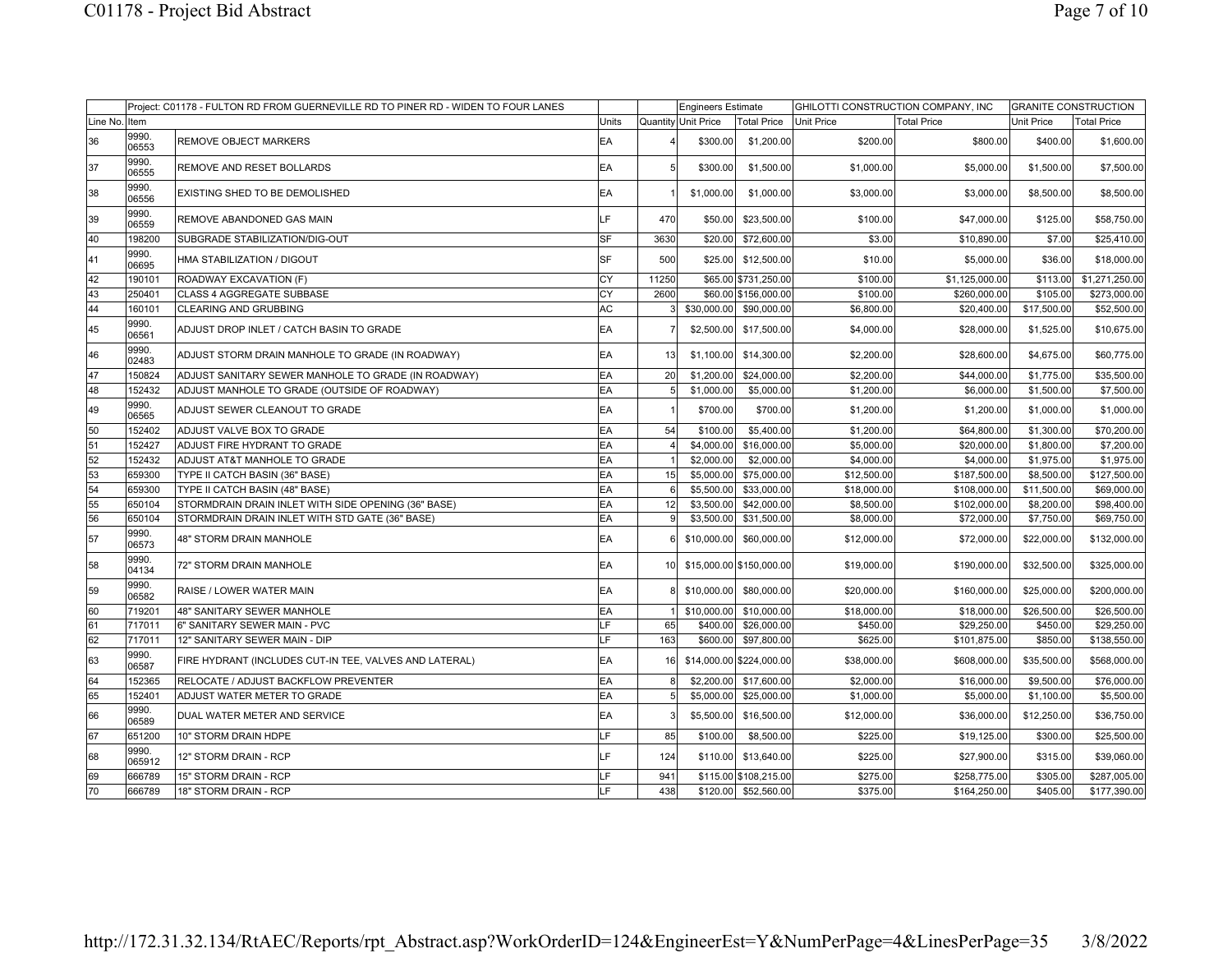|               |                | Project: C01178 - FULTON RD FROM GUERNEVILLE RD TO PINER RD - WIDEN TO FOUR LANES |           |       | <b>Engineers Estimate</b> |                    |                   | GHILOTTI CONSTRUCTION COMPANY, INC | <b>GRANITE CONSTRUCTION</b>                |                         |
|---------------|----------------|-----------------------------------------------------------------------------------|-----------|-------|---------------------------|--------------------|-------------------|------------------------------------|--------------------------------------------|-------------------------|
| Line No. Item |                |                                                                                   | Units     |       | Quantity Unit Price       | <b>Total Price</b> | <b>Unit Price</b> | <b>Total Price</b>                 | <b>Unit Price</b>                          | Total Price             |
| 71            | 666789         | 24" STORM DRAIN - RCP                                                             | LF.       | 92    | \$150.00                  | \$13,800.00        | \$700.00          | \$64,400.00                        | \$500.00                                   | \$46,000.00             |
| 72            | 666789         | 30" STORM DRAIN - RCP                                                             | LF        | 609   | \$165.00                  | \$100,485.00       | \$450.00          | \$274,050.00                       | \$600.00                                   | \$365,400.00            |
| 73            | 666789         | 42" STORM DRAIN - RCP                                                             | LF        | 1526  | \$235.00                  | \$358,610.00       | \$600.00          | \$915,600.00                       |                                            | \$765.00 \$1,167,390.00 |
| 74            | 666789         | 72" STORM DRAIN - RCP                                                             | LF        | 20    | \$600.00                  | \$12,000.00        | \$1,800.00        | \$36,000.00                        | \$1,500.00                                 | \$30,000.00             |
| 75            | 720000         | ROCK SLOPE PROTECTION                                                             | SY        | 120   | \$50.00                   | \$6,000.00         | \$175.00          | \$21,000.00                        | \$250.00                                   | \$30,000.00             |
| 76            | 9990.<br>06696 | <b>BIORETENTION AREA</b>                                                          | SF        | 26970 | \$28.00                   | \$755,160.00       | \$35.00           | \$943,950.00                       | \$30.00                                    | \$809,100.00            |
| 77            | 680401         | 6" PERFORATED PIPE -PVC                                                           | EA        | 26    | \$500.00                  | \$13,000.00        | \$525.00          | \$13,650.00                        | \$450.00                                   | \$11,700.00             |
| 78            | 153215         | PCC CURB AND GUTTER                                                               | LF.       | 8890  | \$25.00                   | \$222,250.00       | \$60.00           | \$533,400.00                       | \$49.00                                    | \$435,610.00            |
| 79            | 153215         | PCC CURB AND GUTTER WITH RETAINER WALL                                            | LF.       | 530   | \$40.00                   | \$21,200.00        | \$250.00          | \$132,500.00                       | \$250.00                                   | \$132,500.00            |
| 80            | 9990.<br>01600 | PERVIOUS GUTTER                                                                   | LF        | 750   | \$25.00                   | \$18,750.00        | \$60.00           | \$45,000.00                        | \$55.00                                    | \$41,250.00             |
| 81            | 153215         | PCC CURB (AT PERVIOUS GUTTER)                                                     | LF.       | 750   | \$20.00                   | \$15,000.00        | \$50.00           | \$37,500.00                        | \$11.00                                    | \$8,250.00              |
| 82            | 9990.<br>06605 | TYPE A MEDIAN CURB                                                                | LF        | 5350  | \$18.00                   | \$96,300.00        | \$45.00           | \$240,750.00                       | \$37.00                                    | \$197,950.00            |
| 83            | 9990.<br>06606 | MEDIAN STAMPED CONCRETE                                                           | SF        | 8500  | \$12.00                   | \$102,000.00       | \$15.00           | \$127,500.00                       | \$15.50                                    | \$131,750.00            |
| 84            | 9990.<br>06607 | COBBLE PAVING                                                                     | lsF       | 250   | \$25.00                   | \$6,250.00         | \$30.00           | \$7,500.00                         | \$100.00                                   | \$25,000.00             |
| 85            | 153218         | <b>SIDEWALK</b>                                                                   | <b>SF</b> | 62210 | \$13.00                   | \$808,730.00       | \$12.00           | \$746,520.00                       | \$10.50                                    | \$653,205.00            |
| 86            | 9990.<br>06608 | RETAINER CURB ADJACENT TO SIDEWALK                                                | LF        | 530   | \$30.00                   | \$15,900.00        | \$90.00           | \$47,700.00                        | \$190.00                                   | \$100,700.00            |
| 87            | 731656         | <b>CURB RAMP</b>                                                                  | EA        | 42    | \$4,200.00                | \$176,400.00       | \$4,500.00        | \$189,000.00                       | \$4,200.00                                 | \$176,400.00            |
| 88            | 9990.<br>01586 | CONCRETE DRIVEWAY                                                                 | SF        | 3820  | \$16.00                   | \$61,120.00        | \$15.00           | \$57,300.00                        | \$17.00                                    | \$64,940.00             |
| 89            | 150846         | CONCRETE VALLEY GUTTER                                                            | LF        | 155   | \$120.00                  | \$18,600.00        | \$100.00          | \$15,500.00                        | \$170.00                                   | \$26,350.00             |
| 90            | 731535         | <b>CONCRETE BUS PAD</b>                                                           | SF        | 5300  | \$25.00                   | \$132,500.00       | \$20.00           | \$106,000.00                       | \$18.00                                    | \$95,400.00             |
| 91            | 9990.<br>04114 | ROLLER COMPACTED CONCRETE(RCC) PAVEMENT (F)                                       | CY        | 8930  | \$350.00                  | \$3,125,500.00     | \$300.00          | \$2,679,000.00                     | \$303.00                                   | \$2,705,790.00          |
| 92            | 260201         | CLASS 2 AGGREGATE BASE                                                            | CY        | 1885  | \$85.00                   | \$160,225.00       | \$80.00           | \$150,800.00                       | \$72.00                                    | \$135,720.00            |
| 93            | 420201         | <b>GRIND CONCRETE PAVEMENT</b>                                                    | SY        | 38200 | \$10.00                   | \$382,000.00       | \$10.00           | \$382,000.00                       | \$7.42                                     | \$283,444.00            |
| 94            | 9990.<br>06613 | 2" GRIND - VARIABLE THICKNESS HMA OVERLAY                                         | SY        | 2440  | \$20.00                   | \$48,800.00        | \$10.00           | \$24,400.00                        | \$13.50                                    | \$32,940.00             |
| 95            | 9990.<br>02946 | 4" GRIND - HMA INLAY                                                              | SY        | 1200  | \$20.00                   | \$24,000.00        | \$10.00           | \$12,000.00                        | \$13.50                                    | \$16,200.00             |
| 96            | 390107         | CONFORM GRIND HMA PAVEMENT                                                        | SY        | 830   | \$20.00                   | \$16,600.00        | \$15.00           | \$12,450.00                        | \$13.50                                    | \$11,205.00             |
| 97            | 9990.<br>06616 | ROADWAY HMA PAVING (TYPE A - 1/2" MIX) (F)                                        | <b>TN</b> | 800   | \$160.00                  | \$128,000.00       | \$200.00          | \$160,000.00                       | \$230.00                                   | \$184,000.00            |
| 98            | 731516         | DRIVEWAY HMA PAVING (F)                                                           | <b>TN</b> | 140   | \$145.00                  | \$20,300.00        | \$230.00          | \$32,200.00                        | \$350.00                                   | \$49,000.00             |
| 99            | 9990.<br>06619 | <b>RETAINING WALL 1</b>                                                           | LS        |       | 1 \$105,000.00            | \$105,000.00       | \$318,000.00      | \$318,000.00                       | \$402,500.00                               | \$402,500.00            |
| 100           | 9990.<br>06619 | <b>RETAINING WALL 2</b>                                                           | LS        |       | \$45,000.00               | \$45,000.00        | \$200,000.00      | \$200,000.00                       | \$215,000.00                               | \$215,000.00            |
| 101           | 9990.<br>06619 | <b>RETAINING WALL 3</b>                                                           | LS        |       | \$45,000.00               | \$45,000.00        | \$135,000.00      | \$135,000.00                       | \$165,000.00                               | \$165,000.00            |
| 102           | 9990.<br>06619 | <b>RETAINING WALL 4</b>                                                           | LS        |       | 1 \$410,000.00            | \$410,000.00       | \$958,000.00      |                                    | \$958,000.00 \$1,445,000.00 \$1,445,000.00 |                         |
| 103           | 9990.<br>06624 | BOX CULVERT AND TRANSITION STRUCTURE                                              | LS        |       | 1 \$110,000.00            | \$110,000.00       | \$426,000.00      | \$426,000.00                       | \$675,000.00                               | \$675,000.00            |
| 104           | 9990.<br>06625 | DETAIL 9 (LANELINES FOR MULTILANE HIGHWAYS)                                       | LF        | 9527  | \$2.00                    | \$19,054.00        | \$1.00            | \$9,527.00                         | \$0.82                                     | \$7,812.14              |
| 105           | 9990.<br>06625 | DETAIL 10 (LANELINES FOR MULTILANE HIGHWAYS)                                      | LF        | 144   | \$6.00                    | \$864.00           | \$1.00            | \$144.00                           | \$0.93                                     | \$133.92                |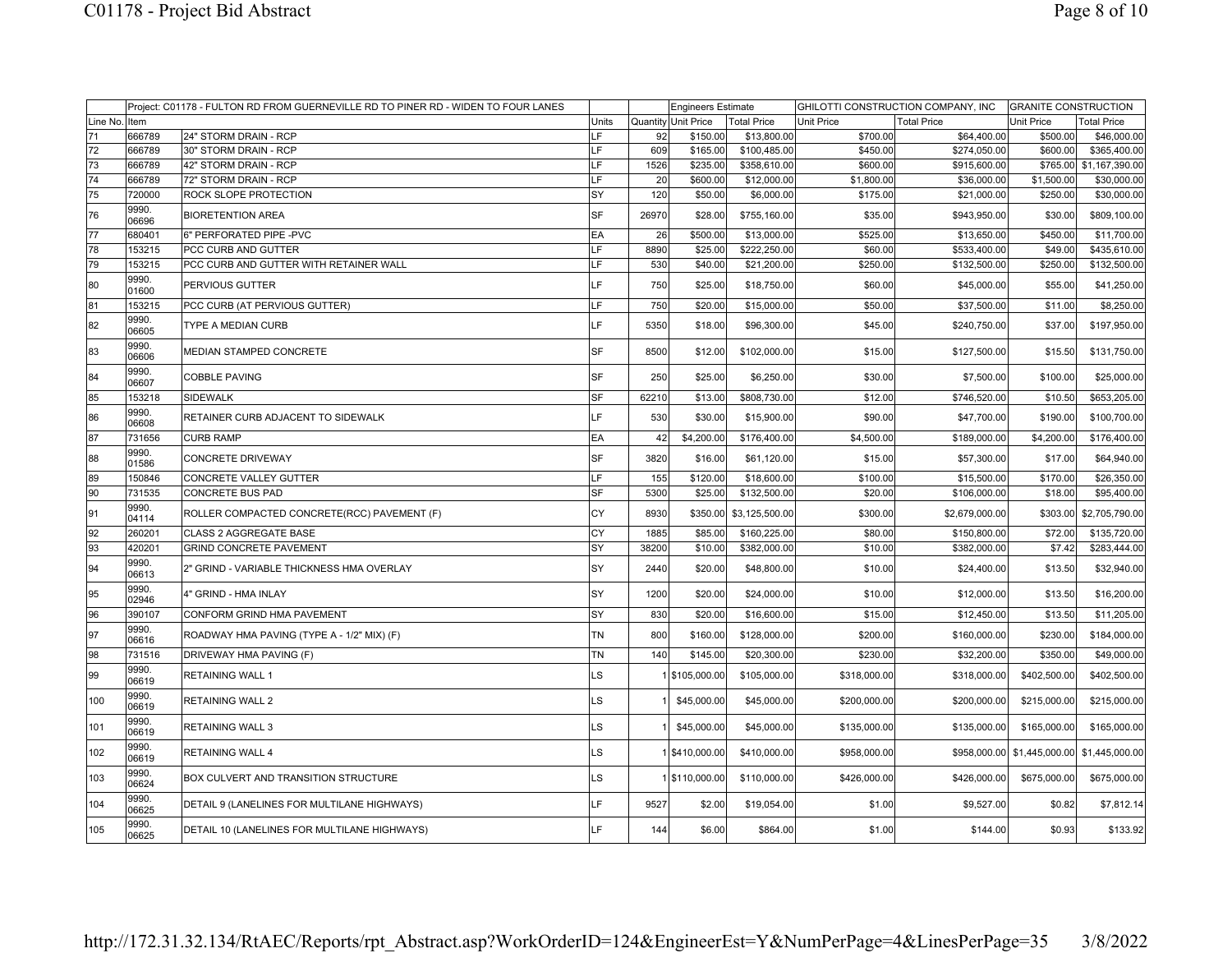|          |                | Project: C01178 - FULTON RD FROM GUERNEVILLE RD TO PINER RD - WIDEN TO FOUR LANES |           |       | <b>Engineers Estimate</b>   |                         | GHILOTTI CONSTRUCTION COMPANY, INC |                    | <b>GRANITE CONSTRUCTION</b> |                    |
|----------|----------------|-----------------------------------------------------------------------------------|-----------|-------|-----------------------------|-------------------------|------------------------------------|--------------------|-----------------------------|--------------------|
| Line No. | Item           |                                                                                   | Units     |       | Quantity Unit Price         | <b>Total Price</b>      | <b>Unit Price</b>                  | <b>Total Price</b> | <b>Unit Price</b>           | <b>Total Price</b> |
| 106      | 9990.<br>06625 | DETAIL 22 (NO PASSING ZONES - TWO DIRECTION)                                      | LF        | 538   | \$3.00                      | \$1,614.00              | \$2.00                             | \$1,076.00         | \$2.47                      | \$1,328.86         |
| 107      | 9990.<br>06625 | DETAIL 23 (NO PASSING ZONES - TWO DIRECTION)                                      | IF.       | 83    | \$6.00                      | \$498.00                | \$2.00                             | \$166.00           | \$1.92                      | \$159.36           |
| 108      | 9990.<br>06625 | DETAIL 25A (LEFT EDGELINES FOR DIVIDED HIGHWAYS)                                  | LF        | 50    | \$5.00                      | \$250.00                | \$1.50                             | \$75.00            | \$1.21                      | \$60.50            |
| 109      | 9990.<br>06625 | DETAIL 27B (RIGHT EDGELINES)                                                      | LF        | 265   | \$2.00                      | \$530.00                | \$1.00                             | \$265.00           | \$1.10                      | \$291.50           |
| 110      | 9990.<br>06625 | DETAIL 29 (MEDIAN ISLANDS)                                                        | LF        | 226   | \$6.00                      | \$1,356.00              | \$4.00                             | \$904.00           | \$4.93                      | \$1,114.18         |
| 111      | 9990.<br>06625 | DETAIL 32 (TWO-WAY LEFT TURN LANES)                                               | LF        | 1463  | \$3.00                      | \$4,389.00              | \$4.50                             | \$6,583.50         | \$4.22                      | \$6,173.86         |
| 112      | 9990.<br>06625 | DETAIL 38 (CHANNELIZING LINE)                                                     | IF.       | 1645  | \$3.00                      | \$4,935.00              | \$2.00                             | \$3,290.00         | \$1.92                      | \$3,158.40         |
| 113      | 9990.<br>06625 | DETAIL 39 (BIKE LANE LINE)                                                        | LF        | 7880  | \$3.00                      | \$23,640.00             | \$1.50                             | \$11,820.00        | \$1.32                      | \$10,401.60        |
| 114      | 9990.<br>06625 | DETAIL 39A (BIKE LANE)                                                            | LF        | 1450  | \$3.00                      | \$4,350.00              | \$1.00                             | \$1,450.00         | \$1.32                      | \$1,914.00         |
| 115      | 9990.<br>06625 | DETAIL 40 (LANE EXTENSIONS THROUGH INTERSECTIONS)                                 | LF        | 160   | \$5.00                      | \$800.00                | \$2.00                             | \$320.00           | \$2.19                      | \$350.40           |
| 116      | 9990.<br>04787 | 12" WHITE LINE                                                                    | F.        | 2126  | \$4.00                      | \$8,504.00              | \$5.00                             | \$10,630.00        | \$4.38                      | \$9,311.88         |
| 117      | 9990.<br>06509 | 12" YELLOW LINE                                                                   | LF        | 768   | \$4.50                      | \$3,456.00              | \$5.00                             | \$3,840.00         | \$4.38                      | \$3,363.84         |
| 118      | 840515         | TYPE IV ARROW (A=15 SF)                                                           | SF        | 720   | \$5.00                      | \$3,600.00              | \$5.00                             | \$3,600.00         | \$5.48                      | \$3,945.60         |
| 119      | 840500         | "BIKE LANE" LEGEND W/ARROW (A=10.5 SF)                                            | SF        | 260   | \$5.00                      | \$1,300.00              | \$5.00                             | \$1,300.00         | \$5.48                      | \$1,424.80         |
| 120      | 9990.<br>04291 | BIKE LOOP DETECTOR SYMBOL (A=2 SF)                                                | SF        | 68    | \$10.00                     | \$680.00                | \$5.00                             | \$340.00           | \$5.48                      | \$372.64           |
| 121      | 731511         | <b>MEDIAN NOSE TREATMENT</b>                                                      | EA        | 16    | \$15.00                     | \$240.00                | \$350.00                           | \$5,600.00         | \$821.90                    | \$13,150.40        |
| 122      | 150621         | FURNISH AND INSTALL NEW POST                                                      | EA        | 32    |                             | \$400.00 \$12,800.00    | \$250.00                           | \$8,000.00         | \$219.17                    | \$7,013.44         |
| 123      | 150621         | <b>FURNISH AND INSTALL NEW SIGN</b>                                               | EA        | 57    | \$300.00                    | \$17,100.00             | \$145.00                           | \$8,265.00         | \$273.97                    | \$15,616.29        |
| 124      | 568008         | <b>RELOCATE SIGN</b>                                                              | EA        | 25    | \$350.00                    | \$8,750.00              | \$260.00                           | \$6,500.00         | \$328.76                    | \$8,219.00         |
| 125      | 9990.<br>06645 | <b>REMOVE &amp; DISPOSE SIGN &amp; POST</b>                                       | EA        | 62    | \$200.00                    | \$12,400.00             | \$100.00                           | \$6,200.00         | \$54.79                     | \$3,396.98         |
| 126      | 9990.<br>01599 | <b>STREET LIGHT</b>                                                               | EA        | 29    |                             | \$8,640.00 \$250,560.00 | \$9,165.00                         | \$265,785.00       | \$8,975.00                  | \$260,275.00       |
| 127      | 869042         | <b>PULL BOXES</b>                                                                 | EA        | 31    | \$35.00                     | \$1,085.00              | \$1,175.00                         | \$36,425.00        | \$1,150.00                  | \$35,650.00        |
| 128      | 9990.<br>06649 | TRAFFIC SIGNAL MODIFICATIONS - FULTON/GUERNEVILLE                                 | LS        |       | 1 \$342,300.00 \$342,300.00 |                         | \$367,850.00                       | \$367,850.00       | \$357,485.00                | \$357,485.00       |
| 129      | 9990.<br>06649 | TRAFFIC SIGNAL MODIFICATIONS - FULTON/APPLETREE                                   | LS        |       | \$184,500.00 \$184,500.00   |                         | \$305,000.00                       | \$305,000.00       | \$297,850.00                | \$297,850.00       |
| 130      | 868602         | TRAFFIC SIGNAL INSTALLATION - FULTON/PINER HS                                     | LS        |       | 1 \$176,200.00 \$176,200.00 |                         | \$298,500.00                       | \$298,500.00       | \$278,900.00                | \$278,900.00       |
| 131      | 152372         | RELOCATE TYPE 17 STANDARD                                                         | LS        |       |                             | \$15,000.00 \$15,000.00 | \$13,500.00                        | \$13,500.00        | \$12,500.00                 | \$12,500.00        |
| 132      | 9990.<br>06651 | <b>HAWK BEACON INSTALLATION</b>                                                   | LS        |       | 1 \$258,000.00 \$258,000.00 |                         | \$258,650.00                       | \$258,650.00       | \$254,500.00                | \$254,500.00       |
| 133      | 666792.123     | <b>SIGNAL INTERCONNECT</b>                                                        | LF        | 5300  |                             | \$50.00 \$265,000.00    | \$85.00                            | \$450,500.00       | \$85.00                     | \$450,500.00       |
| 134      | 200101         | <b>SOIL IMPORT</b>                                                                | СY        | 783   | \$50.00                     | \$39,150.00             | \$85.00                            | \$66,555.00        | \$100.00                    | \$78,300.00        |
| 135      | 200101         | <b>SOIL EXPORT</b>                                                                | CY        | 200   | \$40.00                     | \$8,000.00              | \$40.00                            | \$8,000.00         | \$50.00                     | \$10,000.00        |
| 136      | 202006         | <b>SOIL AMENDMENT</b>                                                             | <b>SF</b> | 55540 | \$0.50                      | \$27,770.00             | \$0.72                             | \$39,988.80        | \$0.43                      | \$23,882.20        |
| 137      | 4545           | 24" BOX TREES                                                                     | EA        | 131   |                             | \$900.00 \$117,900.00   | \$420.00                           | \$55,020.00        | \$600.00                    | \$78,600.00        |
| 138      | 9990.<br>06658 | 1 GALLON PLANTS                                                                   | EA        | 3146  | \$20.00                     | \$62,920.00             | \$11.50                            | \$36,179.00        | \$20.00                     | \$62,920.00        |
| 139      | 202011         | MULCH                                                                             | СY        | 450   | \$80.00                     | \$36,000.00             | \$90.00                            | \$40,500.00        | \$90.00                     | \$40,500.00        |
| 140      | 160117         | <b>TREE ROOT BARRIER</b>                                                          | LF        | 2930  |                             | $$11.00$ $$32,230.00$   | \$9.75                             | \$28,567.50        | \$13.00                     | \$38,090.00        |